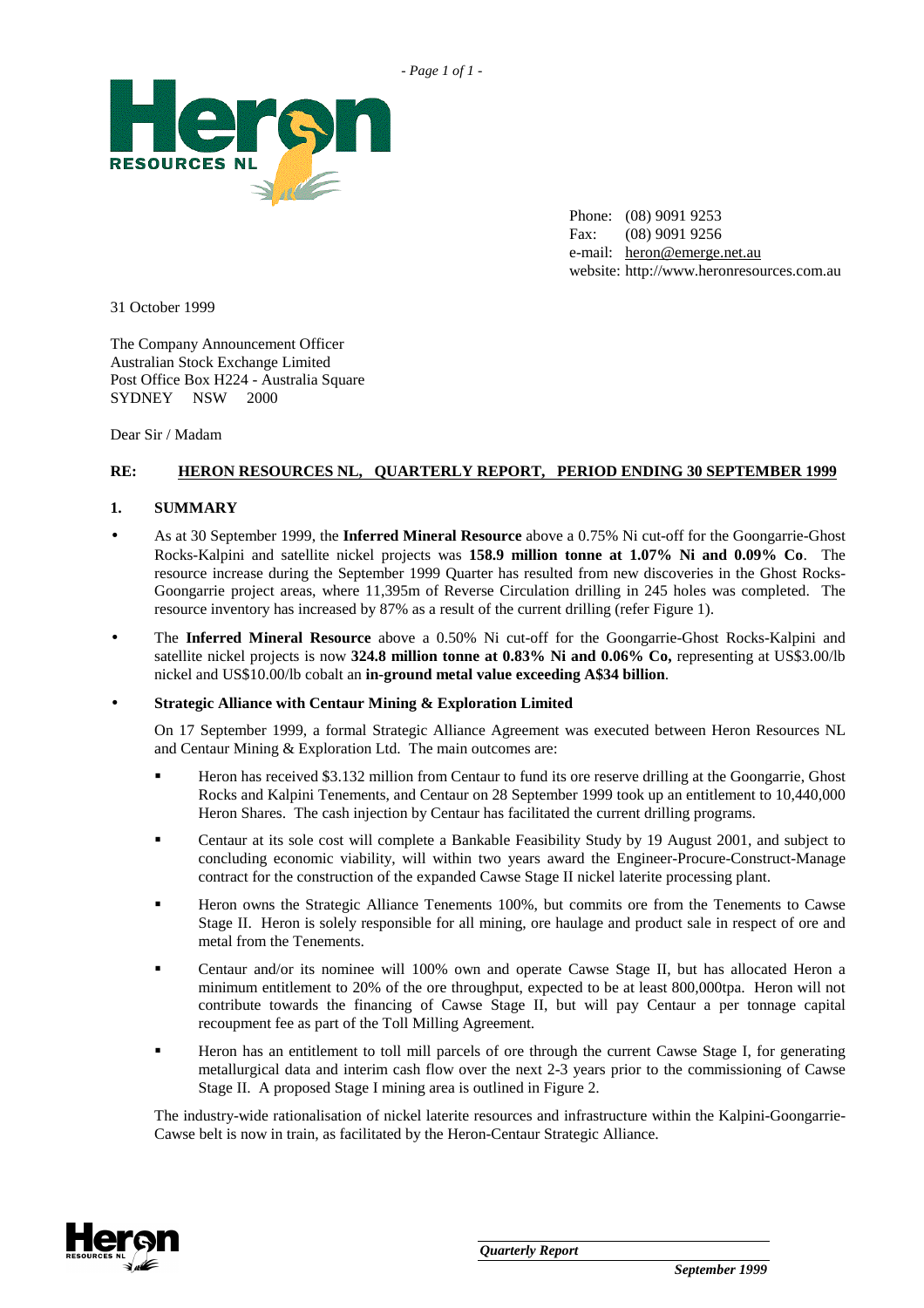

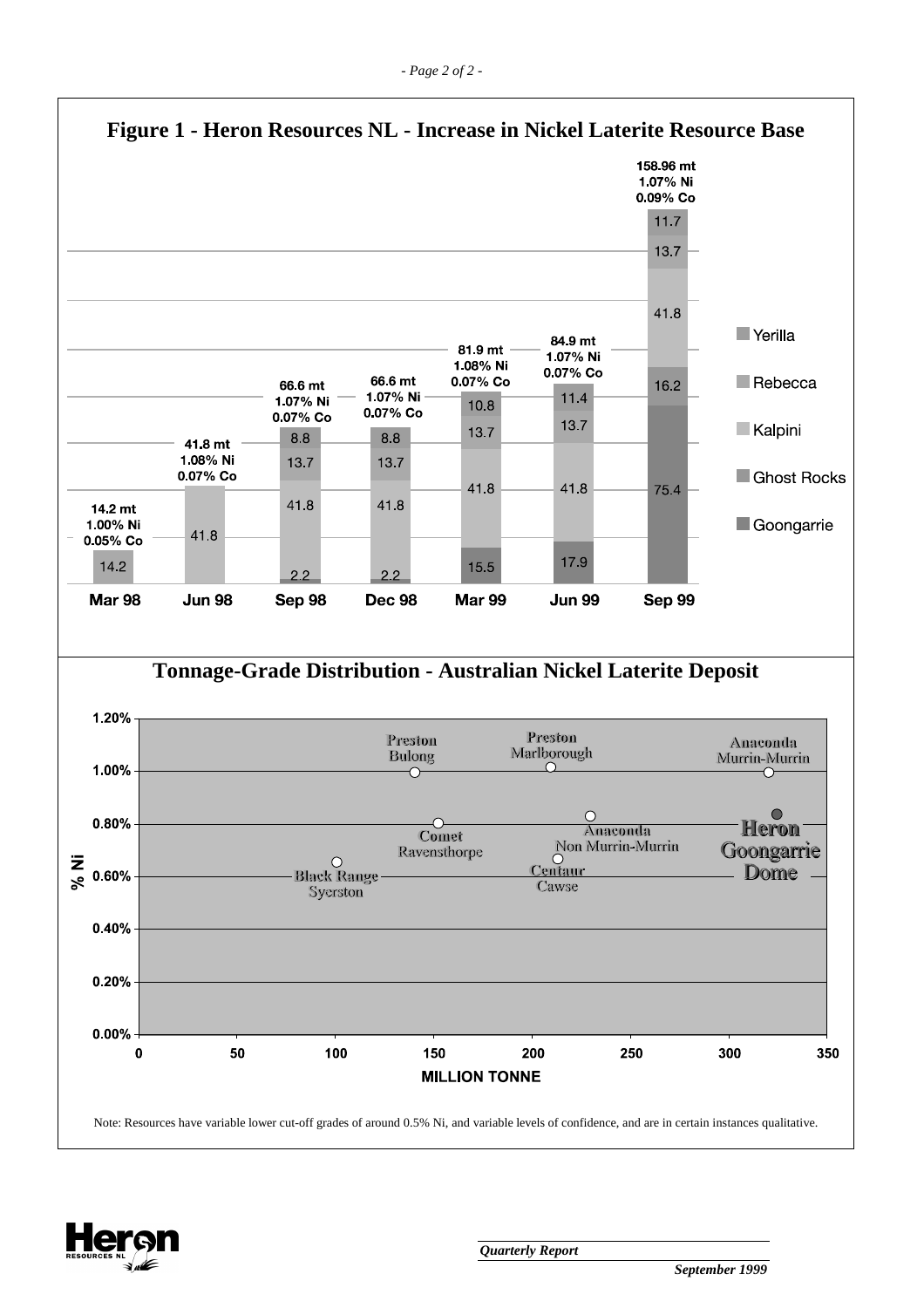• The exploration focus for the September Quarter has been the **delineation of mineable high grade nickelcobalt mineralisation at the Goongarrie to Ghost Rocks Projects**.

Significant results include:

- -GRRC048, 18m at 1.07% Ni and 0.064% Co from 8m.
- -GRRC080, 11m at 1.33% Ni and 0.098% Co from surface.
- -GWRC017, 16m at 1.31% Ni and 0.052% Co from 7m.
- -GWRC019, 15m at 1.13% Ni and 0.096% Co from 17m.
- -GSRC002, 18m at 1.22% Ni and 0.102% Co from 13m.
- -GSRC027, 13m at 1.14% Ni and 0.089% Co from 29m.
- -GSRC035, 20m at 1.36% Ni and 0.053% Co from 27m.
- -GSRC036, 52m at 1.11% Ni and 0.090% Co from 7m.
- -GSRC041, 48m at 1.05% Ni and 0.059% Co from 17m.
- -GSRC042, 16m at 1.34% Ni and 0.095% Co from 16m.
- -GSRC043, 12m at 1.51% Ni and 0.348% Co from 10m.
- -GSRC045, 16m at 1.07% Ni and 0.039% Co from 44m.
- -GSRC046, 10m at 1.26% Ni and 0.140% Co from 18m.
- -GSRC049, 4m at 0.96% Ni and 0.827% Co from 6m, 22m at 1.04% Ni and 0.070% Co from 17m.
- -GSRC056, 20m at 1.13% Ni and 0.092% Co from 20m.
- -GSRC057, 28m at 1.24% Ni and 0.072% Co from 13m.
- -GSRC059, 12m at 1.10% Ni and 0.051% Co from 14m.
- -GSRC060, 12m at 1.24% Ni and 0.238% Co from 18m.
- -GSRC061, 12m at 1.02% Ni and 0.219% Co from 18m.
- -GSRC063, 4m at 1.97% Ni and 1.810% Co from 21m.
- -GSRC068, 16m at 1.32% Ni and 0.283% Co from 24m.
- -GSRC069, 38m at 1.14% Ni and 0.095% Co from 11m.

The mineralised intercepts recorded by Heron during the September Quarter have been amongst the better intersections documented within the fledgling Australian nickel laterite industry. In particular, mineralised thicknesses of 10 to 52m with grades over 2m mining benches consistently exceeding 1.2% Ni and 0.1% Co are very encouraging. Despite a wide spaced 800x80m reconnaissance drill pattern, the Ghost Rocks-Goongarrie mineralisation has very good drill-indicated continuity, which correlates with specific aeromagnetic structural features.

- Heron's recent drilling confirms that the Goongarrie Dome now has significant documented nickel laterite deposits occurring clockwise around the Dome from Goongarrie (Heron), Cawse to Siberia (Centaur), Snake Hill (Heron and Gutnick Resources) and Ghost Rocks (Heron) (refer Figure 3). The combined published resource base at a nominal 0.5% Ni cut-off for Heron and Centaur on the Dome is 538 million tonne at 0.8% Ni and 0.05% Co (4.1 million tonne Ni metal, 0.28 million tonne Co metal) (refer Figure 1). This level of resource inventory suggests a 10mtpa processing operation warrants consideration.
- **The Ghost Rocks and Goongarrie discoveries are highly significant successes for the Company, and assure Heron of a key strategic position within the fast maturing Australian nickel laterite industry. In an industry where grade is paramount, Heron's grades are among the highest. At a 1.0% Ni cut-off,**  *the Company's current Inferred Mineral Resource is 73.4 million tonne at 1.31% Ni and 0.113% Co.*

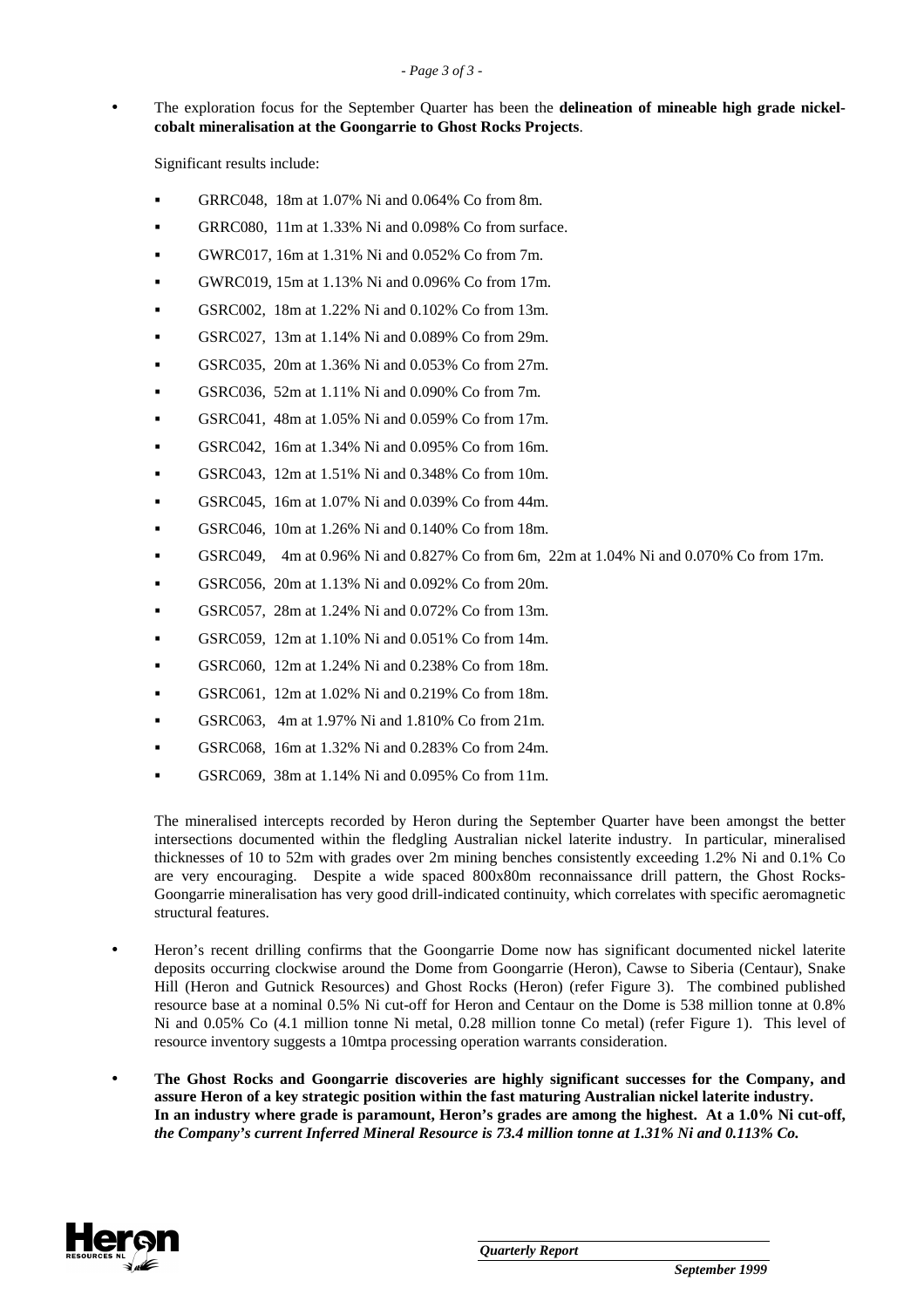

# **Figure 2 - Conceptual Pit Design - Ghost Rocks Goongarrie Project Area**

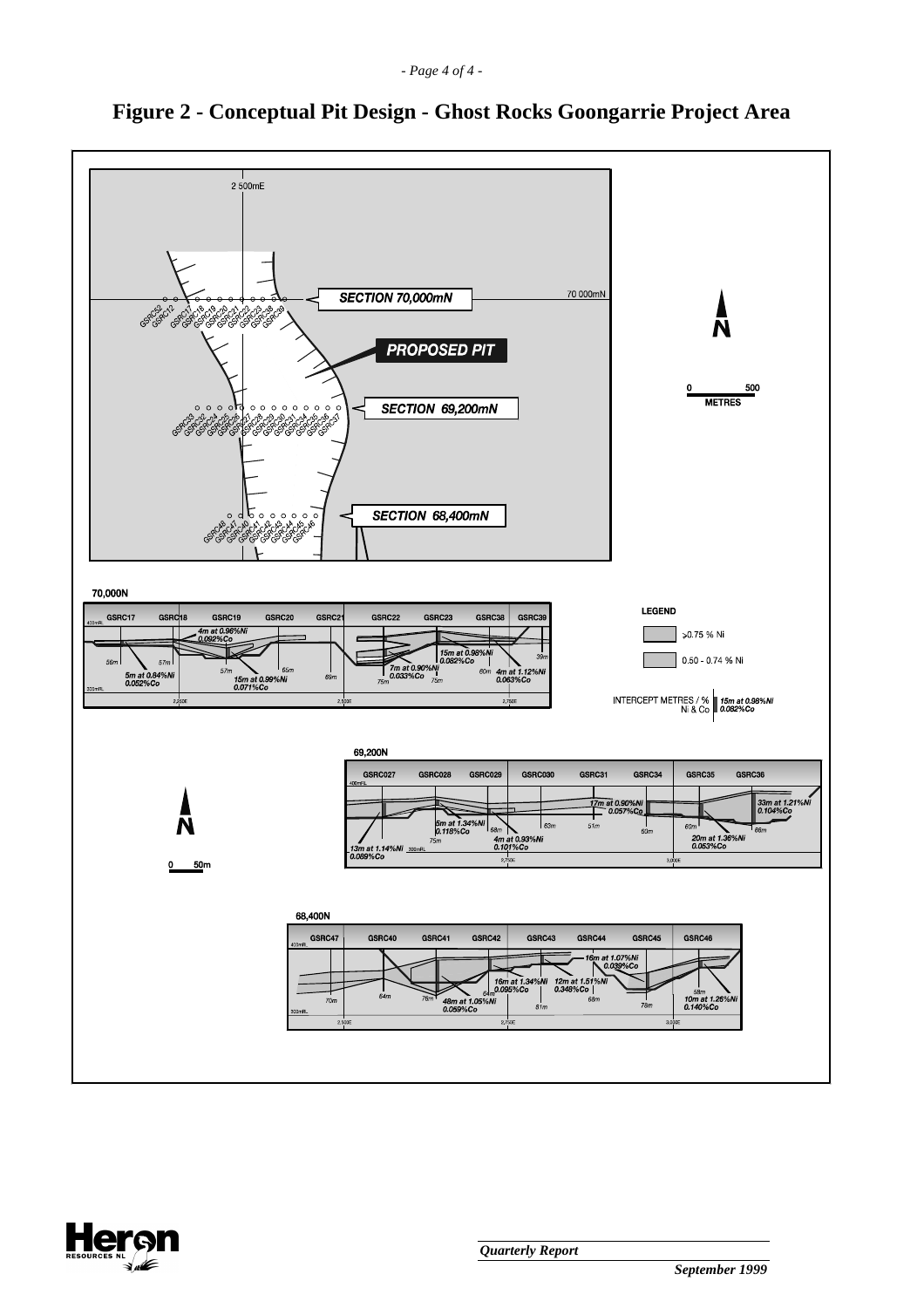#### **RESOURCE STATEMENT**

On the basis of Heron 800x80m and 400x40m reconnaissance drilling, outcrop exposures, old drill-hole sampling, and magnetic interpretation, the total Heron Inferred Mineral Resource at a 0.75% Ni cut-off is:

| Table 1                                                                                            |                    |                          |             |                                |                     |                     |                        |  |
|----------------------------------------------------------------------------------------------------|--------------------|--------------------------|-------------|--------------------------------|---------------------|---------------------|------------------------|--|
| HERON RESOURCES NL NICKEL PROJECTS<br><b>INFERRED MINERAL RESOURCE INVENTORY, 0.75% NI CUT-OFF</b> |                    |                          |             |                                |                     |                     |                        |  |
|                                                                                                    |                    |                          |             |                                |                     |                     |                        |  |
| Project                                                                                            | Pit                | <b>Strike</b><br>km      | Width<br>km | <b>Tonne</b><br><b>Million</b> | Ni<br>$\frac{0}{0}$ | Co<br>$\frac{0}{0}$ | Ni4Co<br>$\frac{0}{0}$ |  |
| Goongarrie Hill                                                                                    | GN1                | 5.80                     | 0.20        | 13.13                          | 1.07                | 0.058               | 1.31                   |  |
| Goongarrie South                                                                                   | GN <sub>2</sub>    | 7.00                     | 0.30        | 55.64                          | 1.09                | 0.113               | 1.54                   |  |
| Scotia Dam                                                                                         | GN <sub>3</sub>    | 2.40                     | 0.30        | 6.70                           | 1.06                | 0.121               | 1.54                   |  |
| <b>Total Goongarrie</b>                                                                            |                    |                          |             | 75.47                          | 1.09                | 0.104               | 1.50                   |  |
|                                                                                                    |                    |                          |             |                                |                     |                     |                        |  |
| <b>Ghost Rocks</b>                                                                                 | GR1                | 3.00                     | 0.08        | 5.18                           | 0.91                | 0.120               | 1.39                   |  |
| <b>Ghost Rocks</b>                                                                                 | GR <sub>2</sub>    | 4.50                     | 1.00        | 11.06                          | 1.02                | 0.060               | 1.26                   |  |
| <b>Total Ghost Rocks</b>                                                                           |                    |                          |             | 16.24                          | 0.98                | 0.079               | 1.30                   |  |
|                                                                                                    |                    |                          |             |                                |                     |                     |                        |  |
| Acra North                                                                                         | KA1a               | 1.60                     | 0.12        | 1.85                           | 1.02                | 0.087               | 1.37                   |  |
| Acra North                                                                                         | KA1b               | 0.40                     | 0.20        | 0.73                           | 1.06                | 0.096               | 1.44                   |  |
| Acra North                                                                                         | KA1c               | 0.40                     | 0.12        | 0.72                           | 1.00                | 0.092               | 1.37                   |  |
| Acra North                                                                                         | KA1d               | 1.90                     | 0.20        | 3.58                           | 1.00                | 0.064               | 1.25                   |  |
| Acra North                                                                                         | KA <sub>2a</sub>   | 1.70                     | 0.16        | 4.92                           | 1.33                | 0.067               | 1.60                   |  |
| Acra North                                                                                         | KA2b               | 0.50                     | 0.08        | 0.08                           | 1.08                | 0.012               | 1.12                   |  |
| Acra North                                                                                         | KA <sub>2c</sub>   | 0.50                     | 0.08        | 0.38                           | 1.13                | 0.056               | 1.35                   |  |
| <b>Wellington East</b>                                                                             | KA3                | 2.50                     | 0.20        | 3.07                           | 1.04                | 0.079               | 1.36                   |  |
| <b>Wellington East</b>                                                                             | KA4                | 3.60                     | 0.16        | 7.05                           | 1.18                | 0.068               | 1.45                   |  |
| <b>Wellington East</b>                                                                             | KA5                | 1.20                     | 0.24        | 1.60                           | 1.21                | 0.098               | 1.60                   |  |
| <b>Wellington East</b>                                                                             | КАба               | 1.00                     | 0.16        | 2.64                           | 1.04                | 0.097               | 1.43                   |  |
| <b>Wellington East</b>                                                                             | KA6b               | 0.40                     | 0.16        | 0.20                           | 0.92                | 0.092               | 1.28                   |  |
| <b>Wellington East</b>                                                                             | КАбс               | 3.00                     | 0.20        | 6.51                           | 1.04                | 0.060               | 1.28                   |  |
| <b>Wellington East</b>                                                                             | KA8                | 2.30                     | 0.30        | 4.92                           | 0.97                | 0.087               | 1.31                   |  |
| <b>Wellington Fold</b>                                                                             | KA9                | 1.10                     | 0.20        | 2.10                           | 0.88                | 0.067               | 1.14                   |  |
| <b>Wellington North</b>                                                                            | <b>KA10</b>        | 0.80                     | 0.20        | 1.51                           | 1.04                | 0.059               | 1.27                   |  |
| <b>Total Kalpini</b>                                                                               |                    |                          |             | 41.85                          | 1.08                | 0.074               | 1.38                   |  |
|                                                                                                    |                    | STRATEGIC ALLIANCE TOTAL |             | 133.56                         | 1.07                | 0.091               | 1.44                   |  |
|                                                                                                    |                    |                          |             |                                |                     |                     |                        |  |
| Lake Rebecca                                                                                       | LR1                | 2.20                     | 0.30        | 11.57                          | 1.15                | 0.078               | 1.46                   |  |
| Lake Rebecca                                                                                       | LR <sub>2</sub>    | 1.10                     | 0.15        | 2.05                           | 1.03                | 0.031               | 1.15                   |  |
| <b>Total Rebecca</b>                                                                               |                    |                          |             | 13.62                          | 1.13                | 0.071               | 1.42                   |  |
|                                                                                                    |                    |                          |             |                                |                     |                     |                        |  |
| <b>Boyce Creek</b>                                                                                 | YE1                | 1.00                     | 0.20        | 6.02                           | 0.95                | 0.092               | 1.32                   |  |
| Lady Byron                                                                                         | YE <sub>2</sub>    | 0.60                     | 0.20        | 2.82                           | 1.06                | 0.049               | 1.26                   |  |
| Aubils                                                                                             | YE3                | 0.80                     | 0.20        | 2.88                           | 0.99                | 0.096               | 1.37                   |  |
| <b>Total Yerilla</b>                                                                               |                    |                          |             | 11.71                          | 0.99                | 0.083               | 1.32                   |  |
|                                                                                                    |                    |                          |             |                                |                     |                     |                        |  |
|                                                                                                    | <b>HERON TOTAL</b> |                          |             | 158.89                         | 1.07                | 0.089               | 1.43                   |  |

The resource estimate uses intercepts above 0.75% Ni over a minimum 2 metre vertical thickness, with a maximum 2 metre of internal waste within the calculated intercept.

For the Goongarrie to Ghost Rocks project area, an SG of 1.8 is assumed, based on production data for comparable ore types. At Kalpini, an SG of 1.6 is assumed, based on a range of 1.3 to 2.25 as inferred from drill chip logging, and validated by a 2,000m down-hole density log survey.

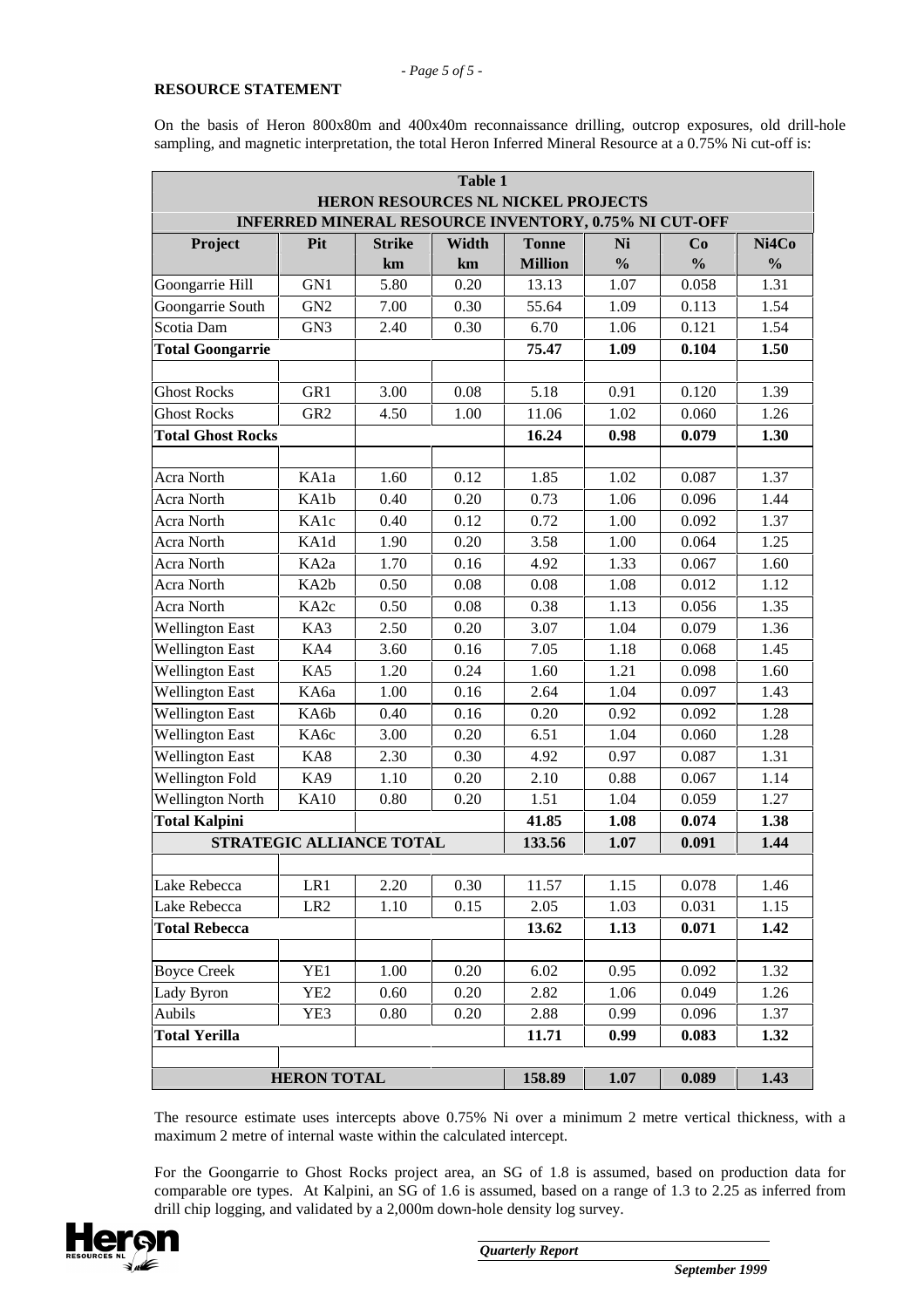

# **Figure 3 - Heron Resources NL Project Locations**

*- Page 6 of 6 -* 

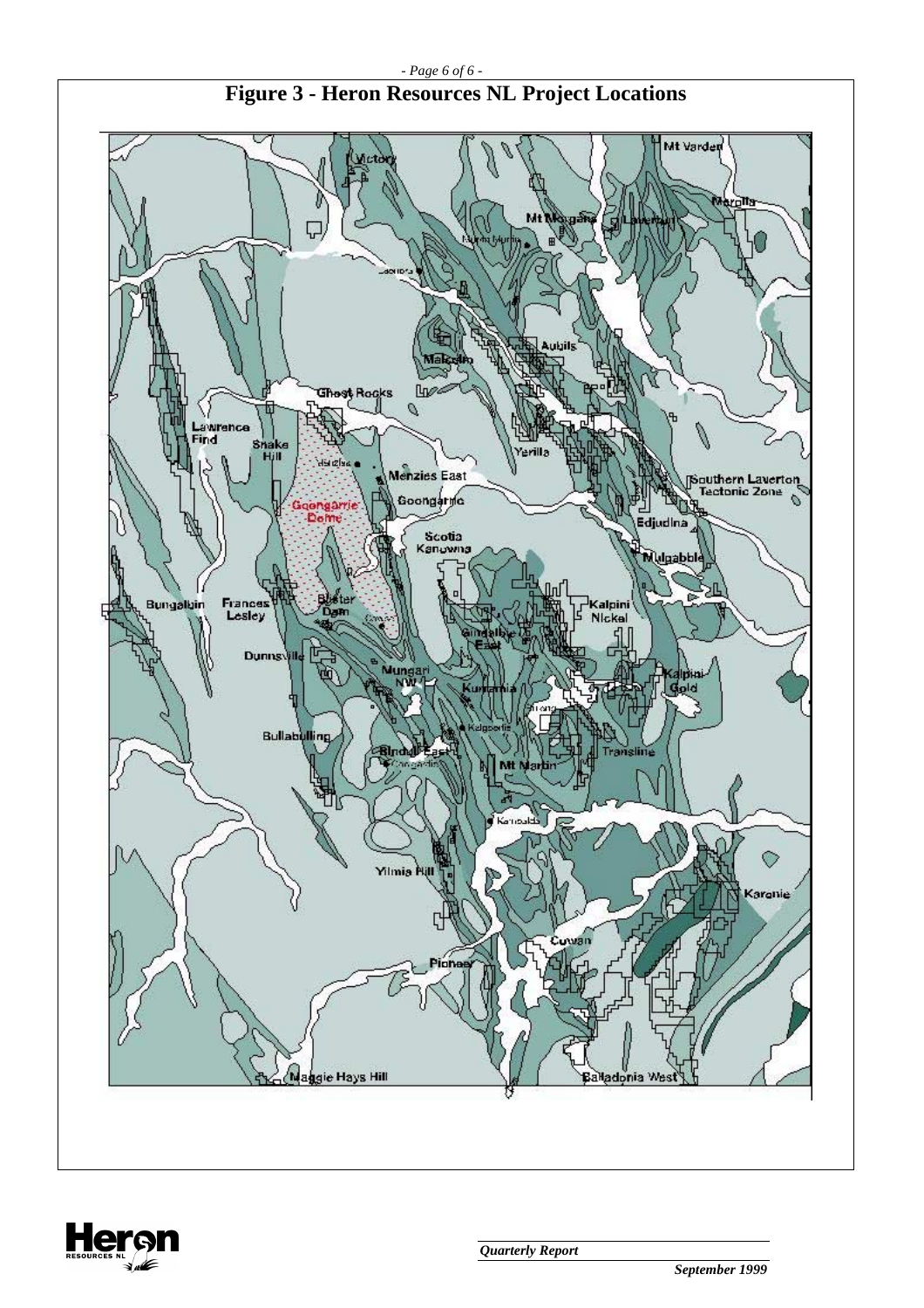#### **2. EXPLORATION REVIEW**

#### **2.1 CAWSE STAGE II STRATEGIC ALLIANCE PROVINCE**

Tenement acquisition continues. The Heron Siberia Prospect has been added to the Strategic Alliance. The lease provides tenure to the northern part of the ultramafic succession that hosts the nickel laterite mineralisation at Centaur's Cawse Extended deposit. A nickel soil anomaly with values of 700-1,532ppm Ni is indicative of lateritic nickel mineralisation.

A granted Mining Lease at Goongarrie Hill South has been purchased by Heron and offered to the Strategic Alliance. Five key tenements at Goongarrie were purchased from Killoran NL, pursuant to the Strategic Alliance.

#### **2.1.1 Goongarrie Nickel Project**

Heron 100%. Centaur holds toll milling rights to process ore through Cawse Stage II. Nickel (- gold)

Drill collars were surveyed for a 400x80m in-fill Reverse Circulation drilling program to define and upgrade the status of existing resources to Indicated Mineral Resource. This is required for the Pre-Feasibility Study by Centaur for the Cawse Stage II expansion, the study planned for completion by June 2000.

Drilling will target high-grade ore zones defined from the 800x80m reconnaissance drilling. These zones are generally located in areas of structural complexity where deep and pervasive weathering has allowed greater groundwater access, resulting in the removal of relatively soluble Mg silicate minerals, with the resultant formation as a clay residue of high grade Ni-Co mineralisation.

#### *Goongarrie Hill Prospect*

During the Quarter, 1,174m of drilling was completed over the highly prospective central tenement area. A total of 22 vertical Reverse Circulation drill holes on four drill lines at 800x80m centres was completed (GWRC001 to 022).

| Table 2<br><b>GOONGARRIE HILL PROSPECT</b> |              |                                                          |        |    |              |               |               |               |  |
|--------------------------------------------|--------------|----------------------------------------------------------|--------|----|--------------|---------------|---------------|---------------|--|
|                                            |              | RCP Drilling Significant Intersections, 0.75% Ni Cut-off |        |    |              |               |               |               |  |
| Hole                                       | <b>North</b> | <b>East</b>                                              | From   | To | <b>Thick</b> | Ni            | Co            | Ni4Co         |  |
| <b>Number</b>                              | m            | m                                                        | m      | m  | m            | $\frac{6}{9}$ | $\frac{0}{0}$ | $\frac{6}{9}$ |  |
| GWRC001                                    | 76,800       | 1,280                                                    | 11     | 14 | 3            | 1.46          | 0.067         | 1.72          |  |
| GWRC004                                    | 76,800       | 1,450                                                    | 2      | 9  | 7            | 1.25          | 0.059         | 1.48          |  |
|                                            |              |                                                          | 17     | 21 | 4            | 1.01          | 0.015         | 1.07          |  |
| GWRC009                                    | 77,610       | 1,360                                                    | 67     | 70 | 3            | 1.01          | 0.026         | 1.11          |  |
| GWRC011                                    | 77,570       | 1,520                                                    | 4      | 10 | 6            | 1.12          | 0.083         | 1.45          |  |
| GWRC013                                    | 78,400       | 1,200                                                    | 13     | 21 | 8            | 1.25          | 0.069         | 1.52          |  |
|                                            |              |                                                          | 34     | 40 | 6            | 0.92          | 0.021         | 1.00          |  |
| GWRC014                                    | 78,400       | 1,280                                                    | 11     | 16 | 5            | 1.05          | 0.035         | 1.19          |  |
| GWRC015                                    | 78,410       | 1,365                                                    | 6      | 12 | 6            | 0.88          | 0.057         | 1.11          |  |
| GWRC016                                    | 78,415       | 1,445                                                    | 32     | 38 | 6            | 0.90          | 0.041         | 1.07          |  |
| GWRC017                                    | 78,420       | 1,510                                                    | $\tau$ | 23 | 16           | 1.31          | 0.052         | 1.52          |  |
| GWRC019                                    | 79,200       | 1.280                                                    | 17     | 32 | 15           | 1.13          | 0.096         | 1.51          |  |

In-fill drilling on a 400x80m pattern has commenced, to upgrade the resource to Indicated status.

#### *Goongarrie South Prospect*

Mining Lease application M27/272 totalling 697.8 hectares was lodged over the northern tenement area, where significant nickel-cobalt laterite intersections have been returned. Conversion of the remaining tenement area to Mining Leases is current.

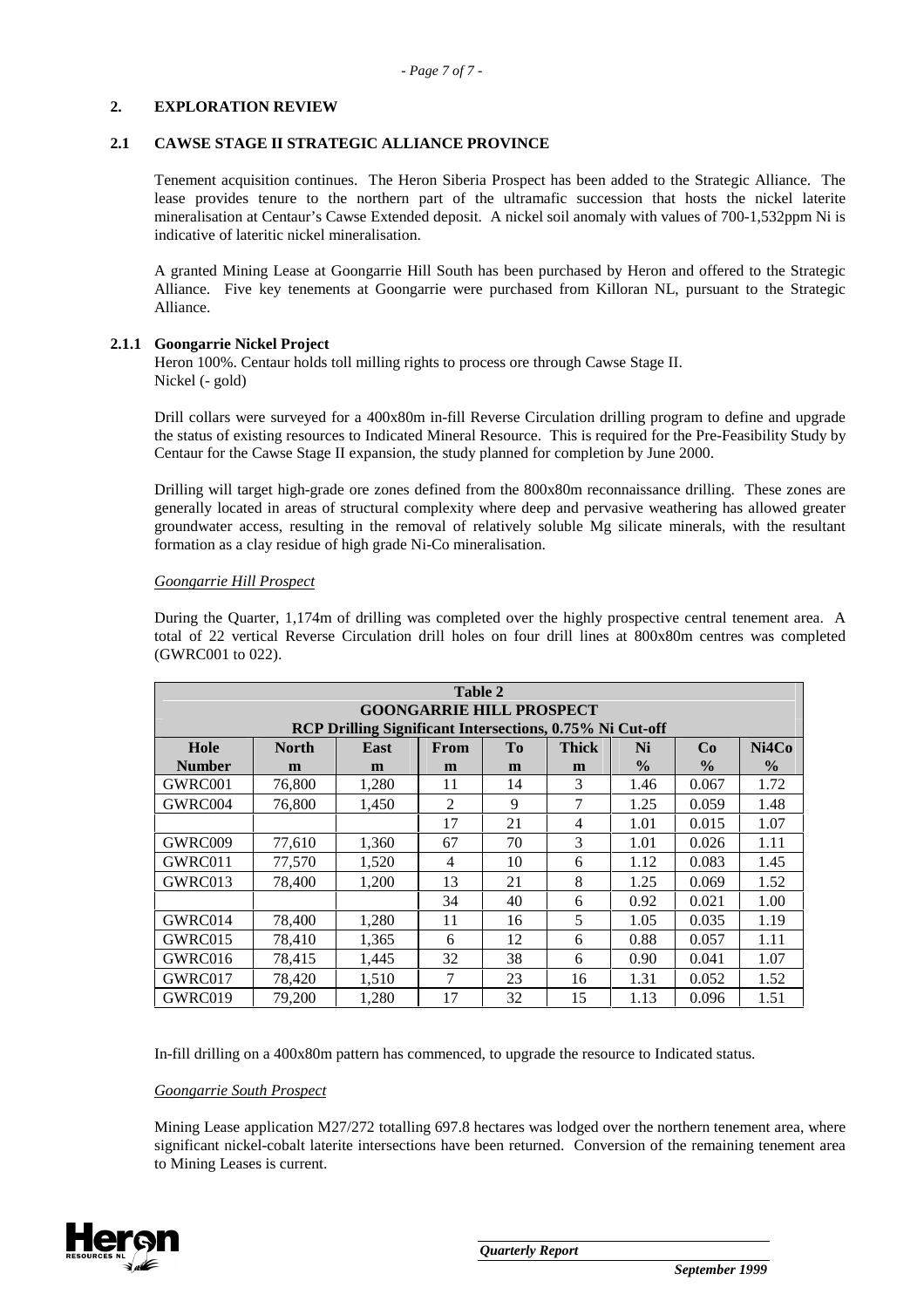During the Quarter, 5,834m of drilling was completed over the highly prospective central to northern tenement area. A total of 102 vertical Reverse Circulation drill holes on ten drill lines at 800x80m centres was completed (GSRC001 to 102).

Drilling conditions have been very difficult in some northern areas, with a number of holes encountering high water flows and poor sample recoveries. Heron's previous experience in similar drilling conditions is that the grade is under-estimated. The grade estimates thus have a lower than usual level of confidence. A larger air capacity rig has now been sourced, which should facilitate dry drilling conditions.

> Drilling has consistently encountered siliceous limonite mineralisation overlying olivine adcumulate. The limonite mineralisation has a very low MgO (<1%), suggesting a very good autoclave performance.

> Distinct eastern and western zones of mineralisation occur within the wide (up to 800m) olivine cumulate sequence. A narrow zone of predominantly non-mineralised orthocumulate separates the two high grade zones. Significant intersections are tabulated below.

| Table 3<br><b>GOONGARRIE SOUTH PROSPECT</b>              |              |             |              |                |                  |               |               |               |
|----------------------------------------------------------|--------------|-------------|--------------|----------------|------------------|---------------|---------------|---------------|
| RCP Drilling Significant Intersections, 0.75% Ni Cut-off |              |             |              |                |                  |               |               |               |
| Hole                                                     | <b>North</b> | <b>East</b> | From         | T <sub>o</sub> | <b>Interval</b>  | Ni            | Co            | Ni4Co         |
| <b>Number</b>                                            | m            | $\mathbf m$ | $\mathbf{m}$ | m              | m                | $\frac{0}{0}$ | $\frac{0}{0}$ | $\frac{0}{0}$ |
| GSRC001                                                  | 71,600       | 2,160       | 13           | 18             | 5                | 0.89          | 0.054         | 1.10          |
| GSRC002                                                  | 71,600       | 2,080       | 13           | 31             | 18               | 1.22          | 0.102         | 1.63          |
| GSRC011                                                  | 70,800       | 1,760       | 28           | 37             | 9                | 0.95          | 0.050         | 1.15          |
| GSRC013                                                  | 70,800       | 2,240       | 39           | 41             | $\overline{2}$   | 1.20          | 0.075         | 1.49          |
| GSRC016                                                  | 70,800       | 2,480       | 22           | 26             | $\overline{4}$   | 0.98          | 0.040         | 1.14          |
| GSRC018                                                  | 70,000       | 2,240       | 19           | 23             | $\overline{4}$   | 0.96          | 0.092         | 1.33          |
| GSRC019                                                  | 70,000       | 2,320       | 32           | 48             | 16               | 0.99          | 0.071         | 1.28          |
| GSRC022                                                  | 70,000       | 2,560       | 16           | 21             | 5                | 1.18          | 0.052         | 1.39          |
|                                                          |              |             | 38           | 45             | $\boldsymbol{7}$ | 0.90          | 0.033         | 1.03          |
| GSRC023                                                  | 70,000       | 2,640       | $\,8\,$      | 23             | 15               | 0.98          | 0.082         | 1.31          |
| GSRC027                                                  | 69,200       | 2,560       | 29           | 42             | 13               | 1.14          | 0.089         | 1.50          |
| GSRC028                                                  | 69,200       | 2,640       | 22           | 27             | $\sqrt{5}$       | 1.34          | 0.118         | 1.81          |
| GSRC029                                                  | 69,200       | 2,720       | 28           | 32             | $\overline{4}$   | 0.93          | 0.101         | 1.33          |
|                                                          |              |             | 37           | 41             | $\overline{4}$   | 1.09          | 0.097         | 1.47          |
| GSRC032                                                  | 69,200       | 2,240       | 34           | 50             | 16               | 0.83          | 0.162         | 1.48          |
| GSRC034                                                  | 69,200       | 2,960       | 24           | 41             | 17               | 0.90          | 0.057         | 1.13          |
| GSRC035                                                  | 69,200       | 3,040       | 27           | 47             | 20               | 1.36          | 0.053         | 1.57          |
| GSRC036                                                  | 69,200       | 3,120       | 10           | 43             | 33               | 1.21          | 0.104         | 1.63          |
|                                                          |              |             | 46           | 58             | 12               | 1.08          | 0.082         | 1.41          |
| GSRC038                                                  | 70,000       | 2,720       | 18           | 22             | $\overline{4}$   | 1.12          | 0.063         | 1.37          |
| GSRC041                                                  | 68,400       | 2,640       | 17           | 65             | 48               | 1.05          | 0.059         | 1.28          |
| GSRC042                                                  | 68,400       | 2,720       | 16           | 32             | 16               | 1.34          | 0.095         | 1.72          |
| GSRC043                                                  | 68,400       | 2,800       | 10           | 22             | 12               | 1.51          | 0.348         | 2.90          |
| GSRC045                                                  | 68,400       | 2,960       | 36           | 40             | $\overline{4}$   | 0.85          | 0.043         | 1.02          |
| GSRC045                                                  | 68,400       | 2,960       | 44           | 60             | 16               | 1.07          | 0.039         | 1.23          |
| GSRC046                                                  | 68,400       | 3,040       | 18           | 28             | 10               | 1.26          | 0.140         | 1.82          |
| GSRC047                                                  | 68,400       | 2,480       | 51           | 64             | 13               | 0.84          | 0.117         | 1.31          |
| GSRC049                                                  | 70,800       | 2,560       | 6            | 10             | $\overline{4}$   | 0.96          | 0.827         | 4.27          |
|                                                          |              |             | 17           | 39             | 22               | 1.04          | 0.070         | 1.32          |
| GSRC054                                                  | 64,400       | 4,080       | 20           | 28             | $\,8\,$          | 0.86          | 0.092         | 1.23          |
| GSRC056                                                  | 64,400       | 4,240       | 20           | 40             | 20               | 1.13          | 0.092         | 1.49          |
| GSRC057                                                  | 64,400       | 4,360       | 13           | 41             | 28               | 1.24          | 0.072         | 1.53          |
| GSRC059                                                  | 63,600       | 4,240       | 14           | 26             | 12               | 1.10          | 0.051         | 1.30          |
| GSRC060                                                  | 63,600       | 4,320       | 18           | 30             | 12               | 1.24          | 0.238         | 2.19          |
| GSRC061                                                  | 63,600       | 4,400       | 18           | 30             | 12               | 1.02          | 0.219         | 1.90          |
| GSRC063                                                  | 63,600       | 4,160       | 21           | 25             | 4                | 1.97          | 1.810         | 9.21          |
|                                                          |              |             | 29           | 33             | 4                | 0.78          | 0.126         | 1.28          |

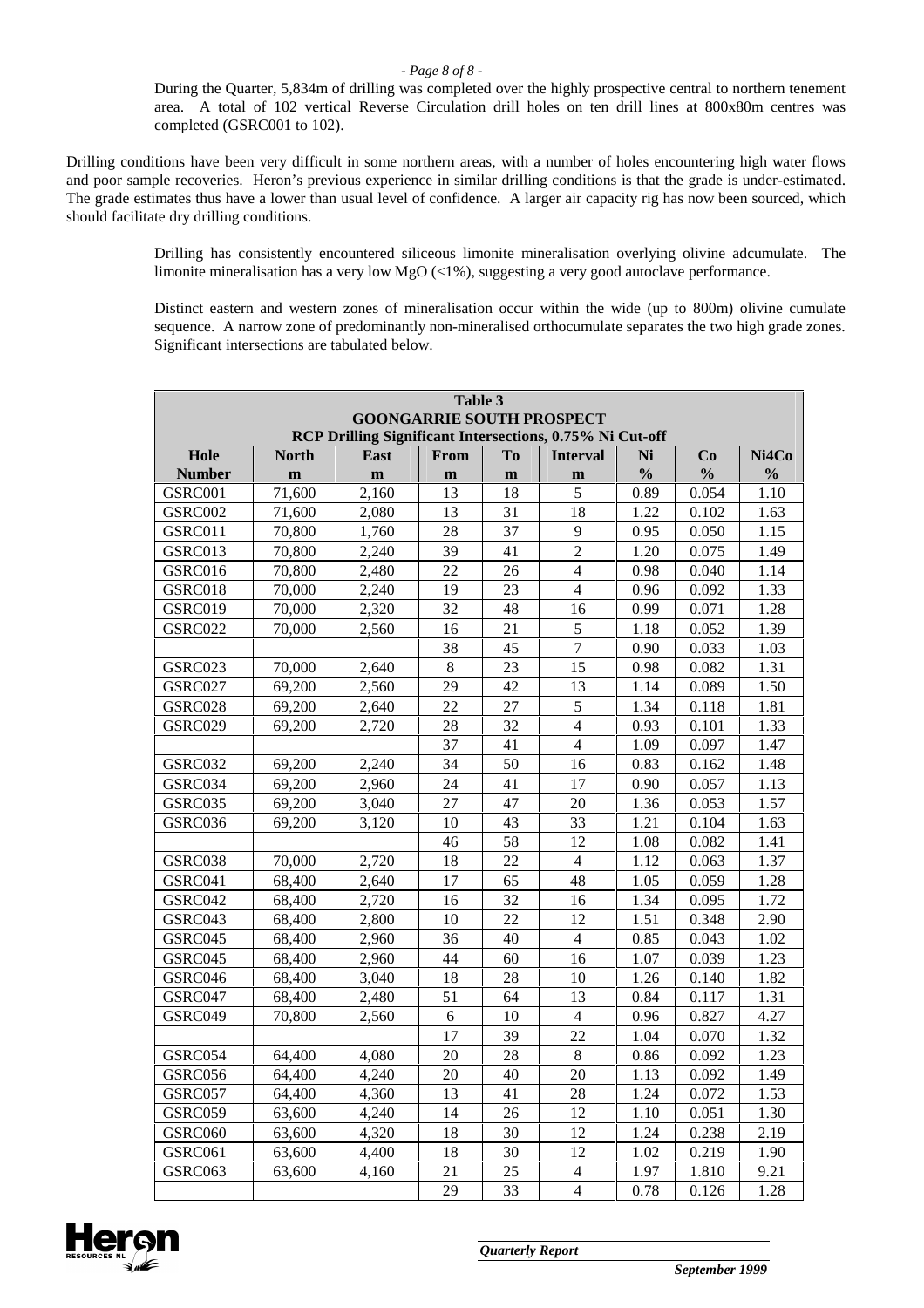In-fill drilling on a 400x80m pattern has commenced, to upgrade the resource to Indicated status. Drilling should be completed by mid-December. A screen upgrade study has commenced on all  $>2m$  at 0.75% Ni intercepts.

#### *Scotia Dam Prospect*

The tenement block is 3km S along strike of the Goongarrie South Prospect. Based on aeromagnetic data and significant nickel laterite intersections in old RAB drilling, a 1.5km strike extent of komatiite in the northern prospect area is highly prospective for nickel laterite mineralisation.

During the Quarter, 1,331m of drilling was completed over the highly prospective northern tenement area. A total of 29 vertical Reverse Circulation drill holes on five drill lines at 800x80m centres was completed (SDRC001 to 029).

| Table 4<br><b>SCOTIA DAM PROSPECT</b><br>RCP Drilling Significant Intersections, 0.75% Ni Cut-off |                                                                          |       |    |    |                             |      |       |      |
|---------------------------------------------------------------------------------------------------|--------------------------------------------------------------------------|-------|----|----|-----------------------------|------|-------|------|
| Ni4Co<br>Hole<br>Ni<br>Co<br><b>North</b><br><b>Interval</b><br>East<br>Tо<br><b>From</b>         |                                                                          |       |    |    |                             |      |       |      |
| <b>Number</b>                                                                                     | $\frac{0}{0}$<br>$\frac{0}{2}$<br>$\frac{0}{0}$<br>m<br>m<br>m<br>m<br>m |       |    |    |                             |      |       |      |
| GSRC068                                                                                           | 59,200                                                                   | 6,000 | 16 | 20 | 4                           | 1.46 | 0.242 | 2.43 |
|                                                                                                   |                                                                          |       | 24 | 40 | 16                          | 1.32 | 0.283 | 2.45 |
| GSRC069                                                                                           | 59,200                                                                   | 6,080 | 11 | 49 | 38                          | 1.14 | 0.095 | 1.52 |
| <b>SCRB0005</b>                                                                                   | 59.100                                                                   | 6.110 | 9  | 25 | 16                          | 1.54 | 0.133 | 2.07 |
| <b>SCRB0021</b>                                                                                   | 55,810                                                                   | 7.370 | 33 | 36 | 3                           | 1.11 | 0.029 | 1.23 |
| <b>SCRB0022</b>                                                                                   | 55,805                                                                   | 7.330 | 16 | 18 | $\mathcal{D}_{\mathcal{L}}$ | 1.09 | 0.024 | 1.18 |

In-fill drilling on a 400x80m pattern is planned, to upgrade the resource to Indicated status. Drilling should be completed by mid-December. A screen upgrade study has commenced on all  $>2m$  at 0.75% Ni intercepts.

In addition, a 1.20x0.15km +20ppb soil gold anomaly with 78ppb Au peak will be drill tested in due course.

# **2.1.2 Ghost Rocks Nickel Project**

Heron 100%. Centaur holds toll milling rights to process ore through Cawse Stage II. Nickel.

During the Quarter, 3,056m of drilling was completed over the highly prospective central tenement area. A total of 92 vertical Reverse Circulation drill holes on seven drill lines at 800x80m centres was completed (GRRC001 to 092).

| Table 5                                                   |              |       |          |           |                 |               |               |               |  |  |
|-----------------------------------------------------------|--------------|-------|----------|-----------|-----------------|---------------|---------------|---------------|--|--|
| <b>GHOST ROCKS NICKEL PROJECT</b>                         |              |       |          |           |                 |               |               |               |  |  |
| RCP DRILLING, SIGNIFICANT INTERSECTIONS, 0.75% NI CUT-OFF |              |       |          |           |                 |               |               |               |  |  |
| <b>Hole Number</b>                                        | <b>North</b> | East  | From     | <b>To</b> | <b>Interval</b> | Ni            | Co            | Ni4Co         |  |  |
|                                                           | m            | m     | m        | m         | m               | $\frac{0}{0}$ | $\frac{0}{0}$ | $\frac{0}{0}$ |  |  |
| GRRC001                                                   | 29,600       | 3,520 | 27       | 33        | 6               | 1.18          | 0.179         | 1.89          |  |  |
| GRRC007                                                   | 29,600       | 4,640 | 17       | 21        | $\overline{4}$  | 1.11          | 0.069         | 1.39          |  |  |
| GRRC029                                                   | 31,200       | 3,280 | 9        | 11        | $\overline{2}$  | 1.02          | 0.039         | 1.18          |  |  |
| GRRC038                                                   | 31,200       | 3,200 | 24       | 27        | 3               | 1.00          | 0.029         | 1.12          |  |  |
| GRRC048                                                   | 32,000       | 2,800 | 8        | 26        | 18              | 1.07          | 0.064         | 1.32          |  |  |
| GRRC057                                                   | 32,000       | 0,720 | 16       | 19        | 3               | 1.04          | 0.177         | 1.57          |  |  |
| GRRC062                                                   | 32,000       | 0,800 | 20       | 22        | $\overline{2}$  | 1.07          | 0.215         | 1.93          |  |  |
| GRRC074                                                   | 30,400       | 3,760 | 17       | 20        | 3               | 1.45          | 0.132         | 1.98          |  |  |
| GRRC075                                                   | 30,400       | 3,920 | 6        | 8         | $\overline{2}$  | 1.11          | 0.263         | 2.16          |  |  |
| GRRC079                                                   | 30,400       | 4,160 | $\theta$ | 6         | 6               | 1.02          | 0.054         | 1.24          |  |  |
| GRRC080                                                   | 30,400       | 4,180 | $\theta$ | 11        | 11              | 1.33          | 0.098         | 1.72          |  |  |
|                                                           |              |       | 26       | 31        | 5               | 1.21          | 0.052         | 1.42          |  |  |
| GRRC081                                                   | 30,400       | 4,000 | 12       | 16        | 4               | 1.09          | 0.067         | 1.36          |  |  |
| GRRC083                                                   | 30,400       | 3,680 | 16       | 20        | $\overline{4}$  | 1.01          | 0.083         | 1.34          |  |  |
| GRRC084                                                   | 30,400       | 3,520 | 16       | 21        | 5               | 1.22          | 0.037         | 1.37          |  |  |
| GRRC091                                                   | 33,600       | 9,680 | 18       | 20        | $\overline{2}$  | 1.01          | 0.047         | 1.20          |  |  |

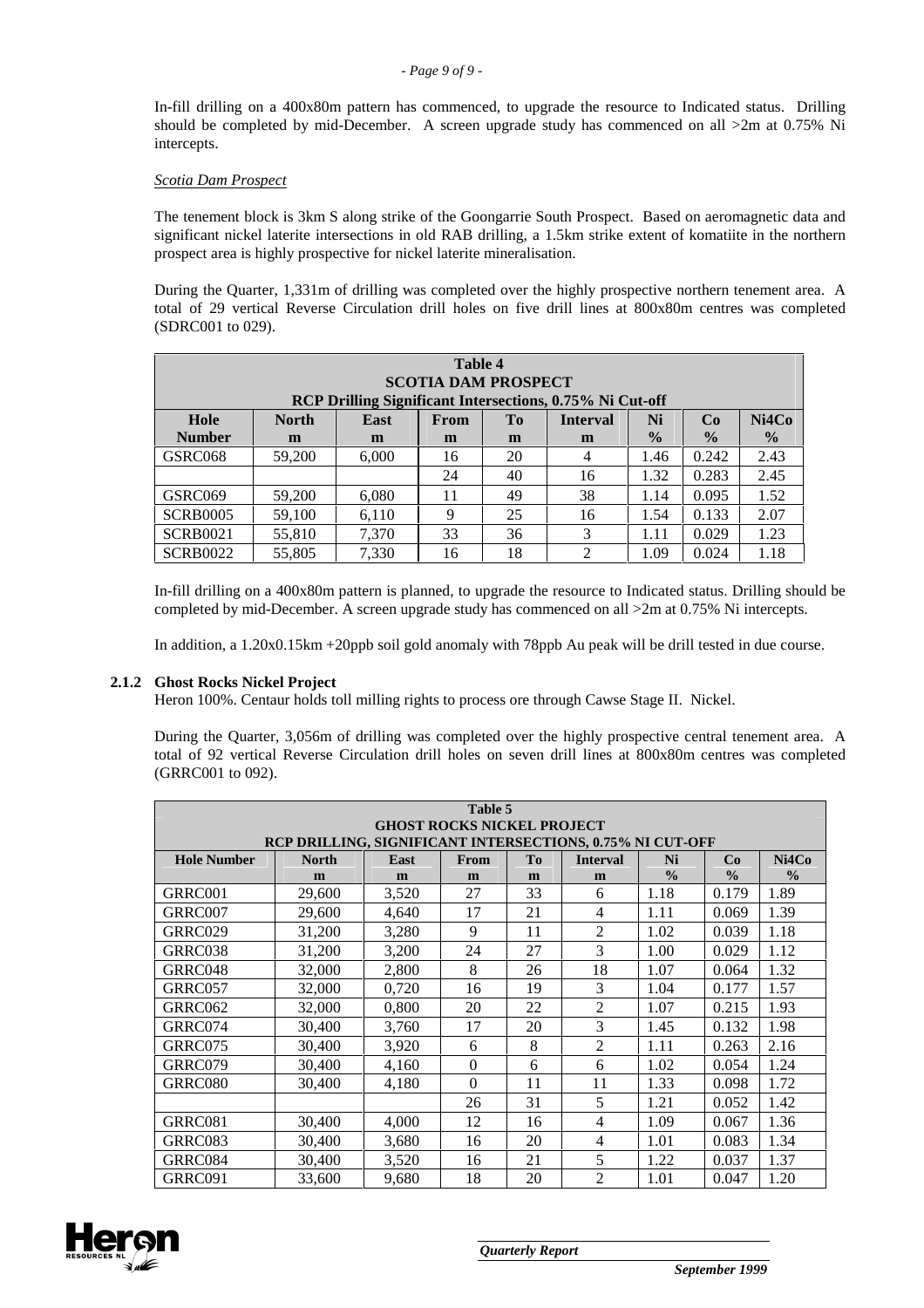#### *- Page 10 of 10 -*

There are extensive areas of siliceous mineralisation uniformly assaying 0.7-0.9% Ni with high cobalt. This mineralisation style should upgrade through screening. In-fill drilling on a 400x80m pattern is planned, to upgrade the resource to Indicated status. Drilling should be completed by mid-December. A screen upgrade study has commenced on all >2m at 0.75% Ni intercepts.

#### **2.1.3 Kalpini Nickel Project**

Heron 100%. Centaur holds toll milling rights to process ore through Cawse Stage II. Nickel (- gold)

A screen upgrade program has been designed for testing mineralisation from Zones 2,3,4 and 5, to evaluate the suitability for processing through the Cawse Stage II screening circuit. Following this program, it is proposed that selected high grade zones will be drilled out on an 80x40m pattern to confirm ore zone continuity. Mining Lease applications have all had ethnographic site clearance work completed.

#### **2.2 KEITH KILKENNY PROVINCE**

#### **2.2.1 Malcolm Nickel Project**

Heron 100% Nickel (- gold)

A probable olivine cumulate sequence has been defined for lateritic nickel assessment. The project area is on the western margin of the Keith Kilkenny Tectonic Zone, and adjoins the Apollo Hill gold mining centre. This geological setting suggests gold prospectivity is high.

#### **2.2.2 Edjudina Nickel Project**

Heron 100% Nickel (- gold)

#### **Aubils Prospect**

The tenements have now been purchased outright from Mavia Pty Ltd, representing an early exercise of the Mavia option. Scope exists for tenement rationalisation within the area. Ethnographic surveys are current.

#### **2.2.3 Edjudina Gold Project**

Heron 100% Gold

Tenement rationalisation discussions are current, seeking an exchange of gold resources for nickel laterite exploration ground. Advanced prospects for exchange include **Bob's Bore** (11m at 1.08g/t Au), **Banjo** (28m at 1.41g/t Au), **Webb Find** (12m at 3.80g/t Au), **Yarri** (14m at 2.06g/t Au) and **Yilgangi** (4m at 1.75g/t Au).

#### **2.2.4 Edjudina Laverton Joint Venture Project**

Heron 100%, retains all nickel rights. Croesus Mining NL right to earn 80% in gold projects only.

Proposed Croesus reconnaissance drilling programs for the December Quarter have been presented to Heron.

#### **2.2.5 Southern Laverton Tectonic Zone Joint Venture Project**

Heron 100%, retains all nickel rights. Gutnick Resources NL right to earn 80% in gold projects only.

Gutnick Resources has commenced a comprehensive GIS data evaluation, identifying drill targets. Encouraging gold exploration results have been reported by Gutnick Resources within the region.

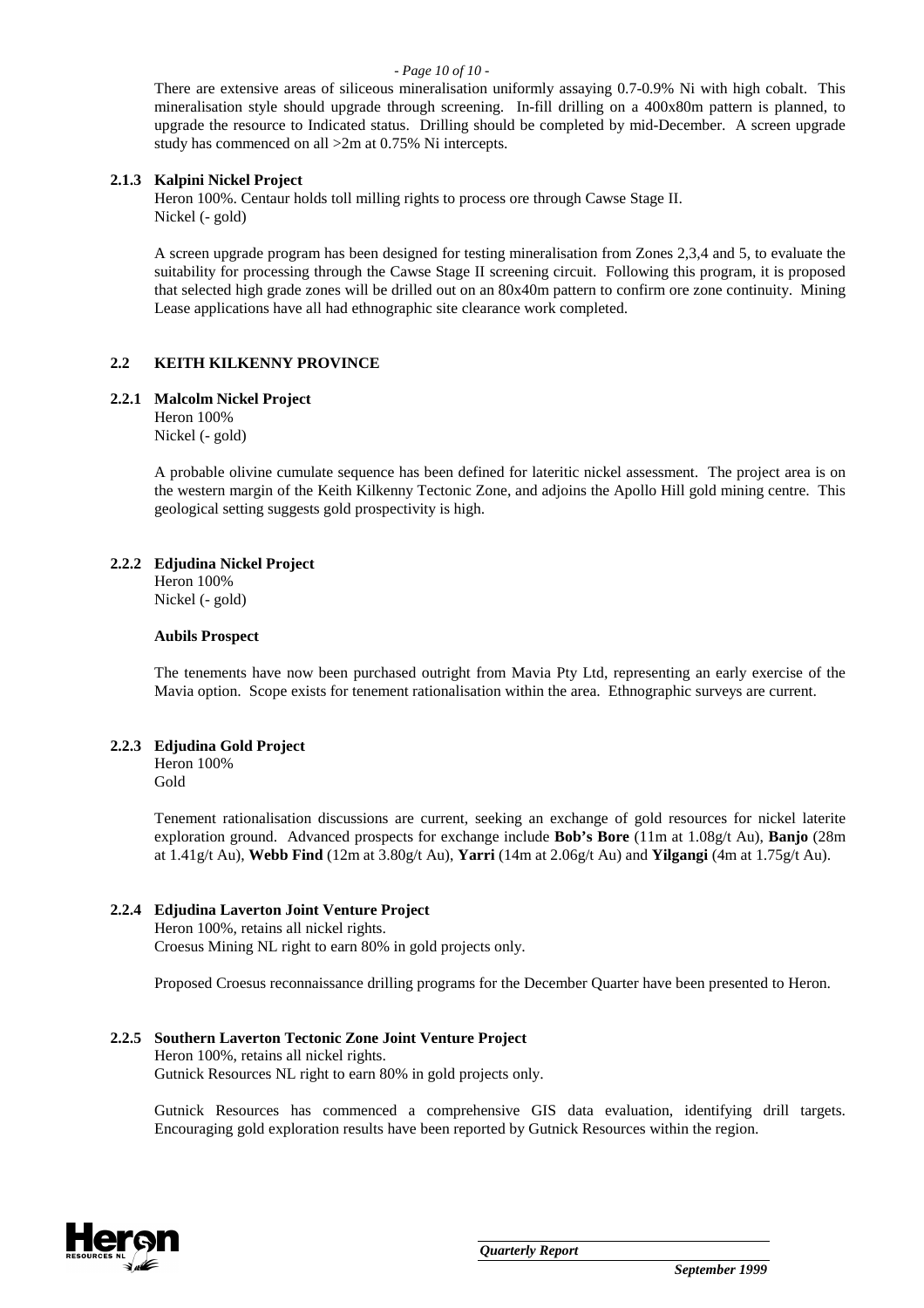#### **2.2.6 Mulgabbie Nickel Project**  Heron 100%

Nickel (- gold)

#### **Lake Rebecca Nickel Prospect**

Scoping studies are current, including appraisal of ore hauling options. Detailed ore microscopy studies were completed for metallurgical assessment. An archaeological survey was completed for Lake Rebecca.

#### **2.2.7 Karonie Project**

Heron 100%

Gold (- nickel - base metals)

A joint venture proposal is currently being assessed, mainly targeting gold exploration.

### **2.3 SCOTIA KANOWNA PROVINCE**

#### **2.3.1 Scotia Kanowna Project**

Heron 100% Nickel (- gold)

Regional nickel laterite compilations continue, for drill target definition. Heron has identified nickel laterite mineralisation at the Scotia East Prospect, with 18m at 0.6% Ni intersected within olivine orthocumulate. Silica cap is present. The Scotia East tenements have been converted into Mining Lease applications.

Farm-out is sought for granite-hosted gold targets with soil gold anomalies which adjoin Golden Cities.

#### **2.3.2 Menzies East Joint Venture Project**

Heron 100%. Golden State Resources right to earn 60%. Gold - nickel

Golden State advise that regional studies continue.

#### **2.4 EMU FAULT PROVINCE**

#### **2.4.1 Kalpini Gold Project**

Heron 100% Nickel infrastructure - gold

The project area comprises potential infrastructure sites and borefields for the Kalpini Nickel Project. The felsic volcaniclastic geological setting is comparable to that hosting the Carasue gold mine located to the northeast. Several gold targets occur within the project area. Heron's main interest is volcanogenic massive sulphide targets, as potential sulphur sources for the nickel laterite processing.

Discussions regarding farm-out of gold rights at Kalpini are current.

#### **2.4.2 Gindalbie East Project**

Heron 100% Gold

Tenements along the gold mineralised GMQ structure have been converted to Mining Lease applications. Croesus Mining have announced the proposed commencement of mining at the Mayday North pit, which adjoins the Heron project area to the immediate south along strike.

Farm-out discussions are current.

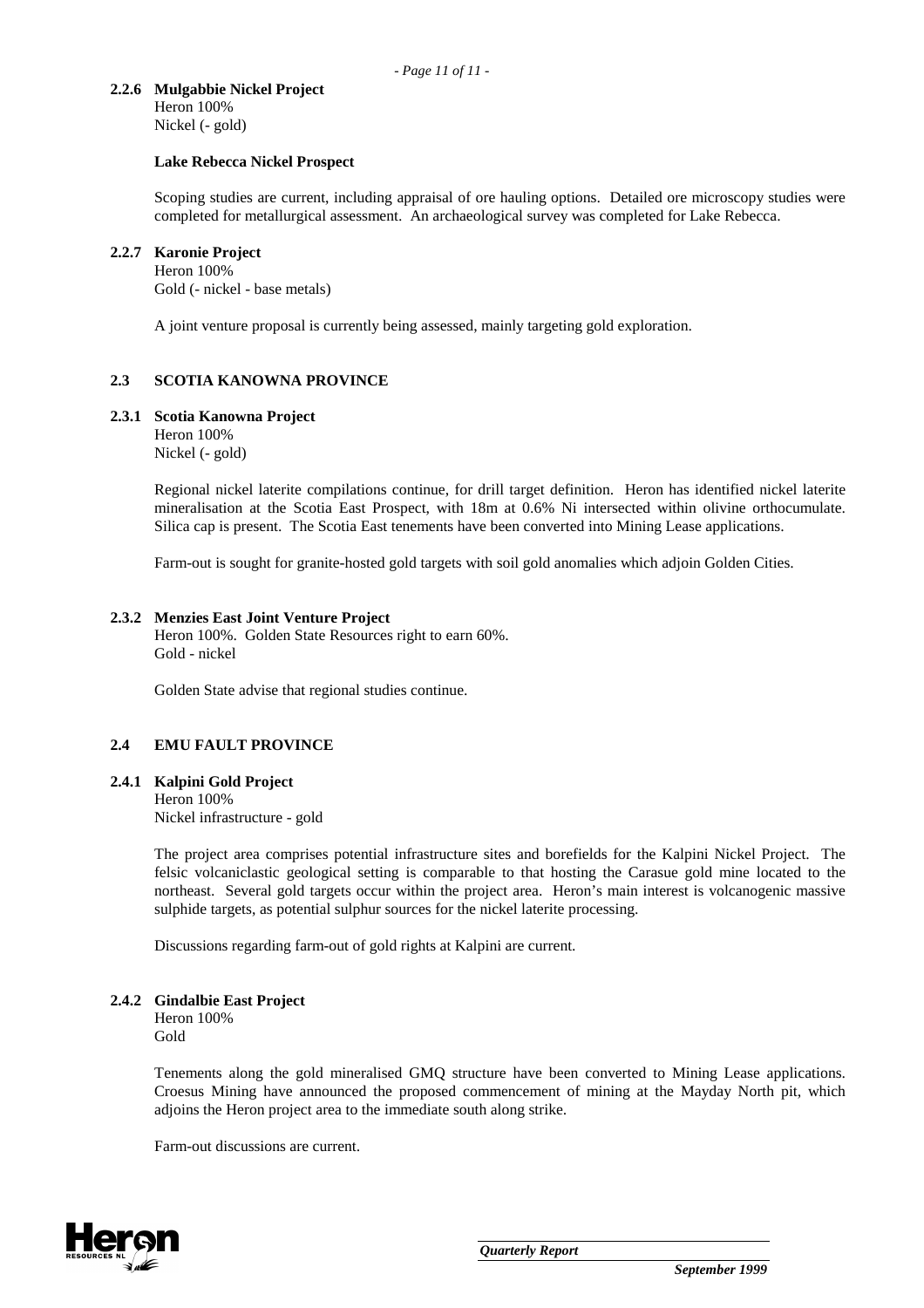# **2.4.3 Transline Project**

Heron 100% Nickel (- gold)

Exploration Licence applications have been lodged targeting Bulong-style lateritic nickel. Scope also exists for Golden Cities style granitoid gold mineralisation. Open file research indicates intersections of up to 4m at 1.21g/t Au from 31m within a 1.2 x 0.5km anomalous envelope at the saprock-bedrock interface.

Additional ground was acquired within the eastern project area covering highly anomalous +50ppb soil gold targets associated with the ore-hosting GMQ Shear Zone. GIS compilations to define drill targets are current.

### **2.5 MUNGARI PROVINCE**

#### **2.5.1 Mungari Northwest Joint Venture Project**

Heron 100%. Kundana Gold right to earn 50% Gold

Drill compilation studies following the completion of the 1999 drilling are current. Some rationalisation of ground holdings is planned. Key tenements have been converted into Mining Lease applications.

### **2.6 LEONORA LAVERTON PROVINCE**

#### **2.6.1 Laverton Nickel Project**

Heron 100% Nickel - gold

#### **Merolia Prospect**

The tenements cover the northern extension to the Coglia Well nickel laterite-hosting ultramafic unit. Open file records show the presence of nickeliferous laterite. An expression of interest regarding a gold joint venture is being considered. Tenement grant is awaited

#### **2.6.2 Laverton Joint Venture Project**

Heron 100% Metex right to earn 70% Gold (-nickel)

Metex advise that compilation of vacuum drilling data is current.

#### **2.6.3 Mount Morgans Joint Venture Project**

Heron 100% Metex right to earn 70% Gold (-nickel)

Metex advise that a regional target overlay map is in preparation, to provide a focus for future exploration of the tenements. An intra-greenstone granitoid is targeted.

# **2.6.4 Victory Project**

Heron 100% Nickel (- gold)

#### **Mt McClure South Prospect**

Additional ground has been acquired by Heron 25km N along strike of the recently announced Thunderbox gold discovery at Wildara. Joint venture discussions are current.

#### **Doyle Well Prospect**

Discussions continue regarding the exchange of this tenement, which adjoins the Marshall Pool nickel laterite.

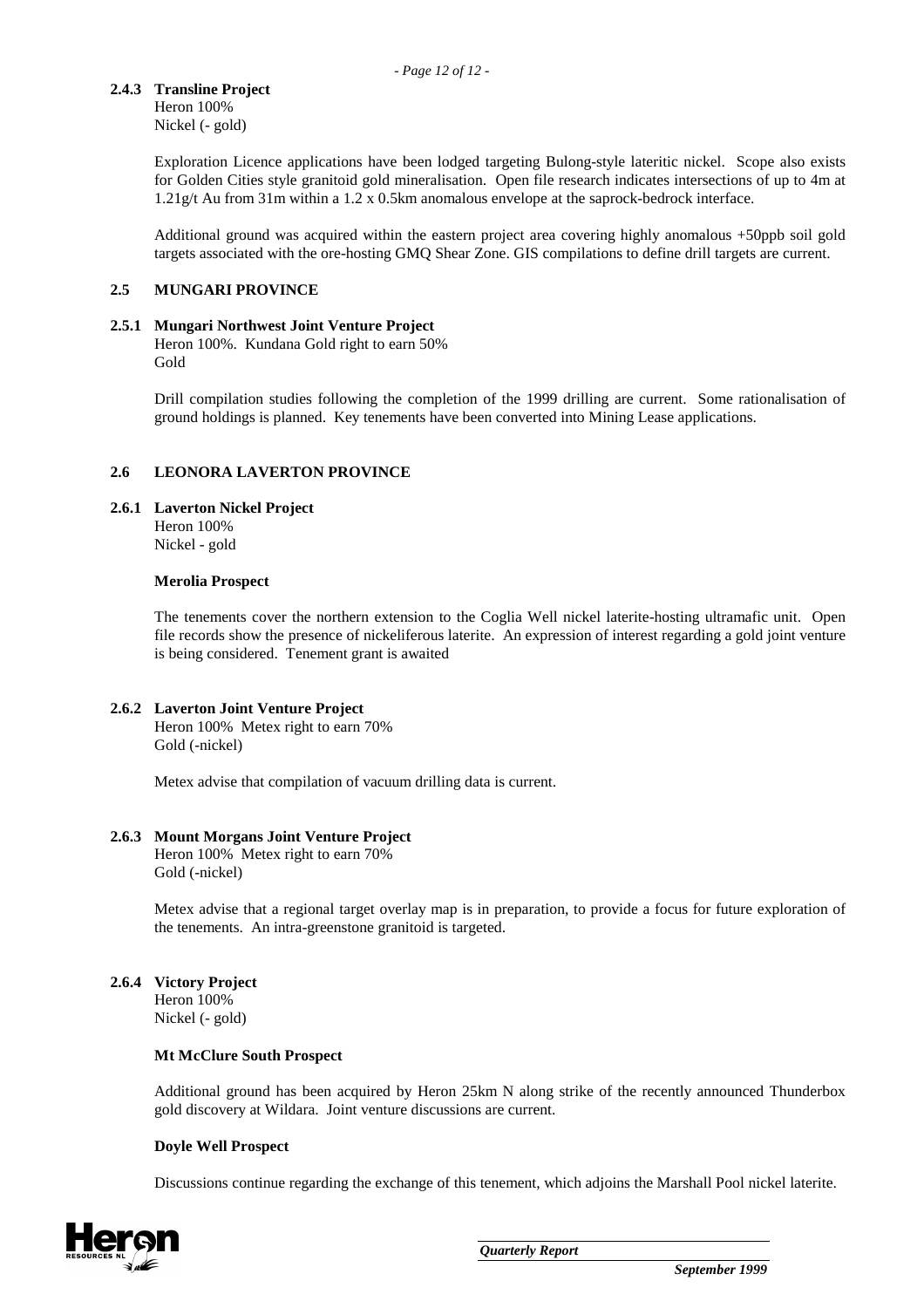#### **2.6 LAWRENCE FIND PROVINCE**

#### **2.6.1 Lawrence Find Project**

Heron 100%

Copper - zinc - gold - nickel.

A review of all available exploration within the area covered by Heron's tenements identified several target areas warranting further investigation, including a 30km strike "epithermal gold" soil anomaly and a 50m thick massive "VMS" gossan. A joint venture proposal is being sought to further develop this project.

#### **2.8 IDA FAULT PROVINCE**

#### **2.8.1 Snake Hill Joint Venture Project**

Heron 100% Connemara right to earn 70% Gold - nickel.

Connemara have completed a drill target definition study, as part of their Emerald Gold Mine development work. Several soil gold anomalies have been targeted for drill testing.

### **2.8.2 Frances Lesley Project**

Heron 100% Gold - nickel.

The project area is immediately NW along strike from known nickel sulphide drill intercepts. An expression of joint venture interest has been received, which will be evaluated once key tenements have been granted.

#### **2.8.3 Blister Dam Joint Venture Project**

Heron 100%. Delta Gold NL right to earn 75% Gold (- nickel)

Delta Gold has completed Aircore drilling on 50m centres. Anomalous intercepts were returned, including:

| Table 6<br><b>BLISTER DAM JOINT VENTURE PROJECT</b><br><b>Aircore Drilling, Significant Intersections</b> |              |       |               |                          |             |                |                 |      |  |
|-----------------------------------------------------------------------------------------------------------|--------------|-------|---------------|--------------------------|-------------|----------------|-----------------|------|--|
| Hole                                                                                                      | <b>North</b> | East  | <b>Declin</b> | Azim                     | <b>From</b> | T <sub>0</sub> | <b>Interval</b> | Au   |  |
| <b>Number</b>                                                                                             | local        | local |               |                          | m           | m              | m               | g/t  |  |
| <b>BDA144</b>                                                                                             | 50200        | 18650 | $-90^\circ$   |                          | 41          | 45             | 4               | 1.34 |  |
|                                                                                                           |              |       |               |                          | 47          | 53             | 6               | 1.13 |  |
| <b>BDA153</b>                                                                                             | 50100        | 18450 | $-90^{\circ}$ |                          | 45          | 52             | 7               | 1.21 |  |
|                                                                                                           |              |       |               |                          | 62          | 76             | 14              | 2.89 |  |
| <b>BDA165</b>                                                                                             | 49900        | 16200 | $-90^\circ$   |                          | 28          | 29             |                 | 1.93 |  |
| <b>BDA195</b>                                                                                             | 49700        | 14600 | $-90^\circ$   | $\overline{\phantom{0}}$ | 41          | 43             | 3               | 1.10 |  |
| <b>BDA199</b>                                                                                             | 50200        | 18650 | $-90^\circ$   |                          | 32          | 37             | 5               | 0.99 |  |
| <b>BDA208</b>                                                                                             | 50100        | 18370 | $-90^\circ$   | $\overline{\phantom{0}}$ | 94          | 100            | 6               | 1.05 |  |
| <b>BSC006</b>                                                                                             | 50020        | 18050 | $-90^\circ$   | $\overline{\phantom{a}}$ | 170         | 175            | 5               | 1.21 |  |
| <b>BSC008</b>                                                                                             | 50072        | 18450 | $-90^\circ$   |                          | 70          | 80             | 10              | 1.23 |  |

The drilling encountered silica-carbonate-sulphide altered feldspar-phyric basalt, extending the known mineralisation and favourable altered host to a strike length of over 800m.

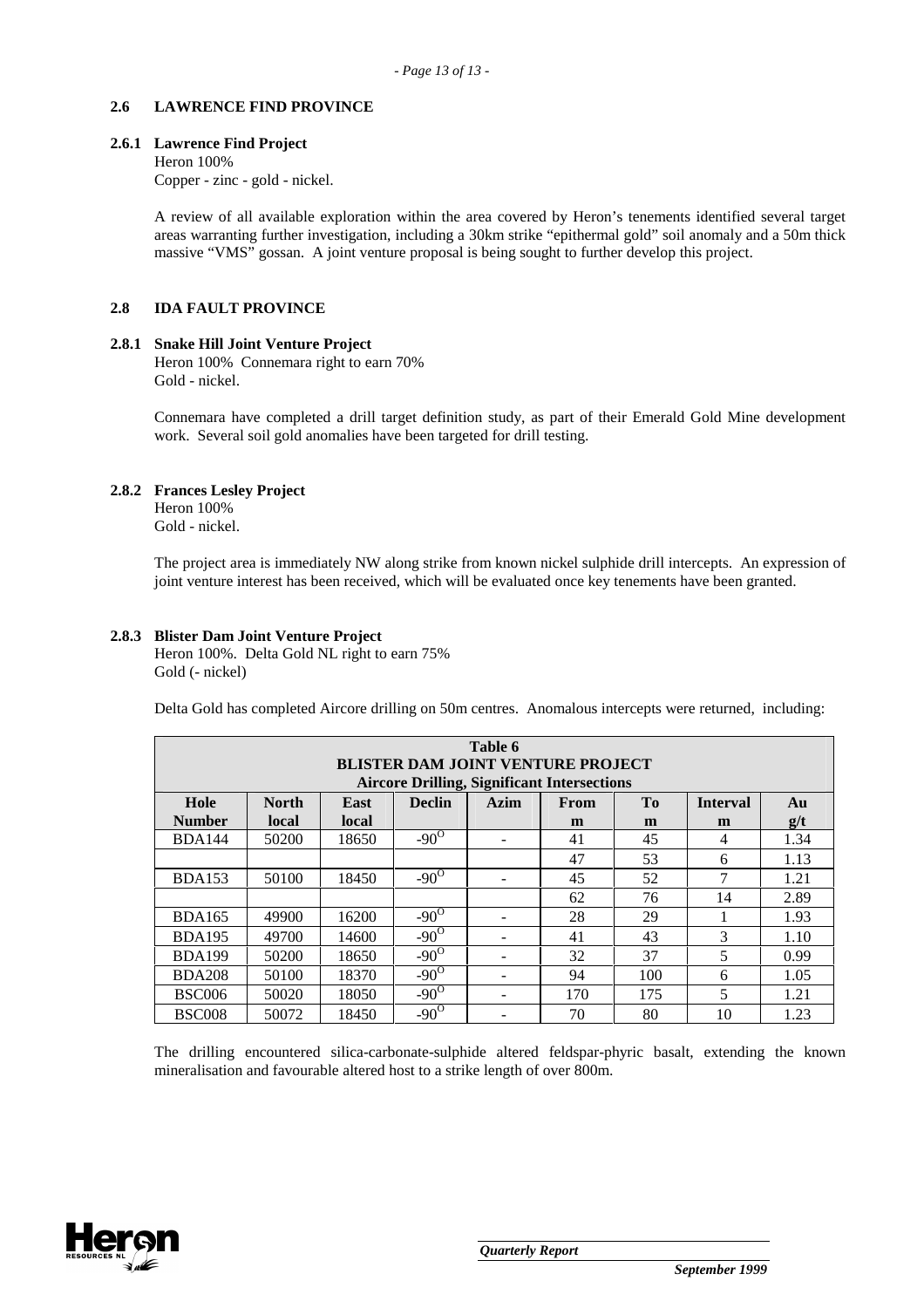# **2.8.4 Bullabulling Project**

Heron 100% Nickel - gold.

Native Title negotiations have commenced to expedite grant of Exploration Licences. High priority nickel laterite targets are present, located within hauling distance of the Cawse nickel laterite plant.

### **2.8.5 Yilmia Hill and Cowan Projects**

Heron 100% Nickel - gold.

Grant of tenement applications is awaited. The project area is north along strike of the Mount Thirsty lateritic cobalt-nickel deposit, and adjoins several gold mining centres.

Field reconnaissance and digital data base compilation has commenced, with initial interpretation indicating a Zuleika Shear Zone structural setting. More specifically, a "Ghost Crab granitoid pressure shadow" quartz stockworks gold target zone is indicated. Literature studies confirm several oil shale occurrences.

Joint venture discussions on gold rights only are current.

# **2.9 KAMBALDA DOMAIN PROVINCE**

#### **2.9.1 Binduli East Project**

Heron 100% Gold - nickel.

MPI Gold has withdrawn from the Binduli East joint venture. Discussions have commenced with a potential new joint venture partner.

#### **2.9.2 Kurramia and Mount Martin Projects**

Heron 100% Gold - nickel.

The intensely gold mineralised Boorara Shear Zone underlies the project areas. In addition, ultramafic units in the area have documented lateritic nickel-cobalt. Target generation is on-going. A previous soil geochemical survey returned anomalies of up to 1,100ppb Au.

Joint venture discussions on gold rights only are current.

#### **2.10 SOUTHERN CROSS PROVINCE**

#### **2.10.1 Bungalbin Project**

Heron 100% Gold - nickel.

The project area is east along strike of the Marda gold mining centre and west and adjacent to the Mount Dimer gold mine, within an area of pervasive laterite cover. The main gold ore host in the region is banded iron formation (BIF).

Lateritic nickel potential in footwall ultramafics is indicated from Heron's literature reviews. Follow up of the target is awaiting grant of Exploration Licences.

# **2.10.2 Bungalbin Iron Royalty Project**

Heron 100%. Portman Mining Ltd right to acquire iron ore rights through a royalty payment to Heron. Iron ore.

Dominant lithology is an E-W trending ridge of BIF. The project area includes an iron ore **Inferred Mineral Resource** estimated from Heron's open file study at **65.7 million tonne at 57.9% Fe**, with a calcined grade of

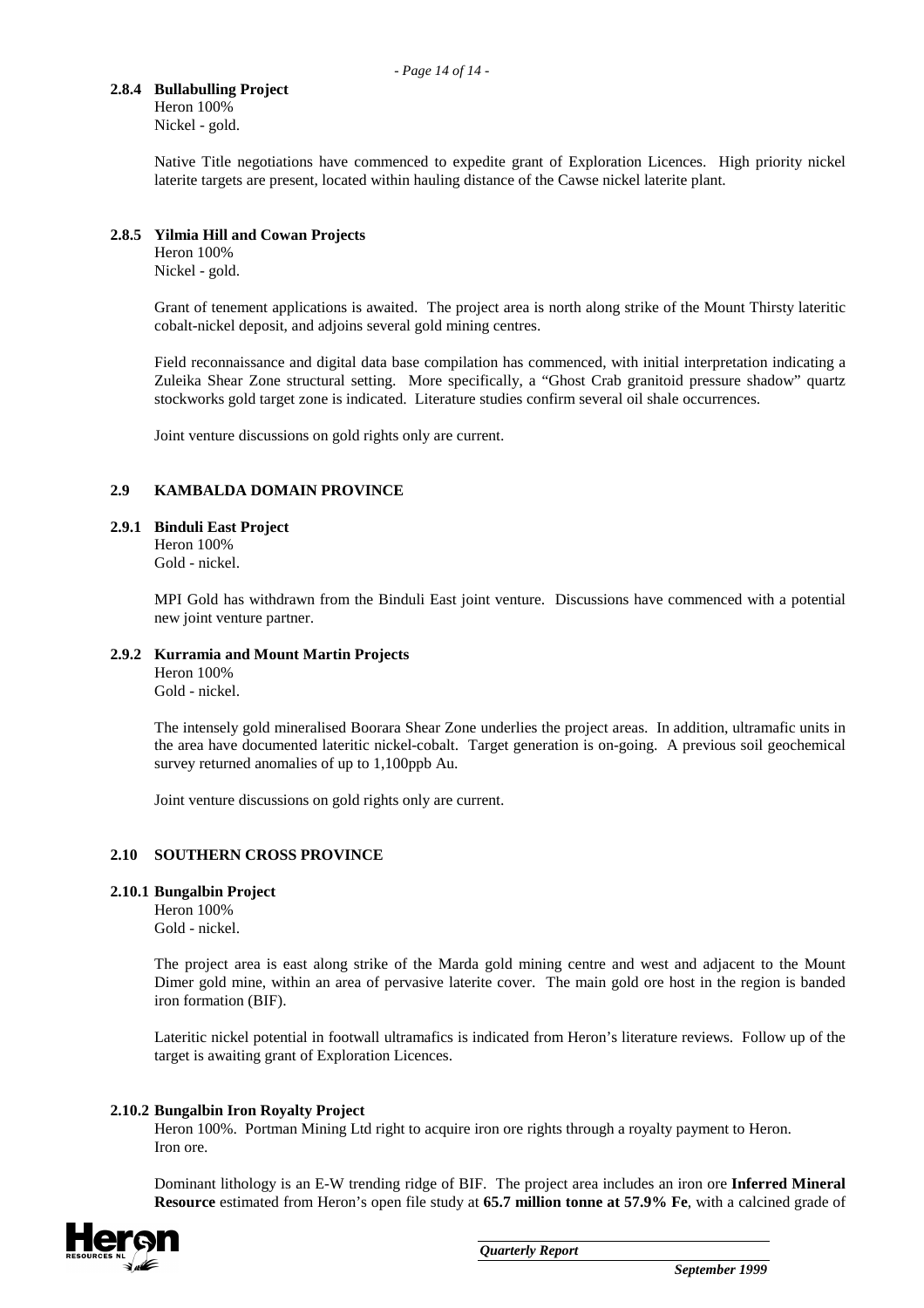#### *- Page 15 of 15 -*

64.1% Fe. Within this global resource, it is felt that good potential exists for smaller high iron-low phosphorus ore positions, often localised in favourable structural settings.

Portman is completing a mining assessment for ore to supplement the Koolyanobbing iron ore operation. Heron holds a Royalty entitlement over iron ore production from Bungalbin. A Heritage Protection Agreement is being finalised.

### **2.10.3 Maggie Hayes Hill Project**

Heron 100% Nickel - gold.

Strong joint venture interest has been expressed in the project area, which covers a komatiite-basalt contact within the nickel sulphide-hosting Maggie Hays komatiite belt. A tenement swap or farm-out is being considered.

# **2.11 BREMER-EUCLA PALAEODRAINAGE PROVINCE**

The 4,785km<sup>2</sup> Balladonia and Ravensthorpe project areas located 200km S of Kalgoorlie in the Bremer-Eucla Palaeodrainage province have indications of substantial oil shale and lignite resources, exceeding 1.57 billion tonne at an indicative oil yield of 95 litres per tonne ("l/t"). Based on Heron's GIS compilation, the Company controls in excess of  $600 \text{km}^2$  of prospective oil shale basins. The impact of this energy, sulphur and limestone resource on Heron's potential nickel laterite cashflows is yet to be quantified.

### **2.11.1 Balladonia Oil Shale Project**

Heron 100%

Oil shale - lignite - sulphur - limestone - heavy mineral sands-vanadium.

Compilation of exploration work by previous explores is current, to identify and prioritise areas for future development by Heron. At this preliminary stage, several metallogenetic models for various commodities have been developed, all of which have potential for world-class mineral deposits. Indicative oil shale resources are:

| Table 7                                              |                      |                                  |                          |  |  |  |  |  |
|------------------------------------------------------|----------------------|----------------------------------|--------------------------|--|--|--|--|--|
| <b>BREMER-EUCLA PALAEODRAINAGE OILSHALE PROVINCE</b> |                      |                                  |                          |  |  |  |  |  |
|                                                      |                      | <b>Inferred Mineral Resource</b> |                          |  |  |  |  |  |
| <b>Deposit Name</b>                                  | <b>Tonnage</b>       | <b>Waste:Ore</b>                 | <b>Fischer Oil Yield</b> |  |  |  |  |  |
|                                                      | <b>Million Tonne</b> | <b>Inferred Ratio</b>            | litre/tonne              |  |  |  |  |  |
| Florabel                                             | 650                  | 5.0                              | 50                       |  |  |  |  |  |
| Coobaninya                                           | 270                  | 7.0                              | 150                      |  |  |  |  |  |
| <b>Subtotal</b>                                      | 920                  | 5.6                              | 80                       |  |  |  |  |  |
|                                                      |                      |                                  |                          |  |  |  |  |  |
| Balladonia West 1                                    | 120                  | 1.9                              | 40                       |  |  |  |  |  |
| Balladonia West 2                                    | 180                  | 1.0                              | 105                      |  |  |  |  |  |
| Balladonia West 3                                    | 20                   | 0.8                              | 105                      |  |  |  |  |  |
| Balladonia West 4                                    | 100                  | 1.5                              | 70                       |  |  |  |  |  |
| Balladonia West 7                                    | 200                  | 2.0                              | 190                      |  |  |  |  |  |
| Balladonia West 9                                    | 30                   | 3.5                              | 135                      |  |  |  |  |  |
| <b>Subtotal</b>                                      | 650                  | 1.7                              | <i>115</i>               |  |  |  |  |  |
|                                                      |                      |                                  |                          |  |  |  |  |  |
| <b>TOTAL</b>                                         | 1570                 | 4.0                              | 95                       |  |  |  |  |  |

The Balladonia lignite has a higher ash content and lower specific energy values than Victorian brown coals, but is comparable to the Leigh Creek deposits being actively mined in South Australia. A positive and unusual attribute of the Balladonia lignite is its oily character, with yields of up to 190 l/t. The yields are comparable to oil shale deposits such as Stuart and Rundle in Queensland, which are undergoing pilot scale testwork and production.

In the past, the high salt content of the Eucla Basin lignite was regarded as a deleterious component in power station feedstock. However, Heron has targeted lignite with a low salt content, such as the 0.2% chloride inferred for the Balladonia Homestead deposit. Furthermore, modern processing methods are being developed, such as "Advanced Pressurised Fluid Bed Combustion", which have the capacity to remove alkali vapours from the gas ahead of the gas turbine.

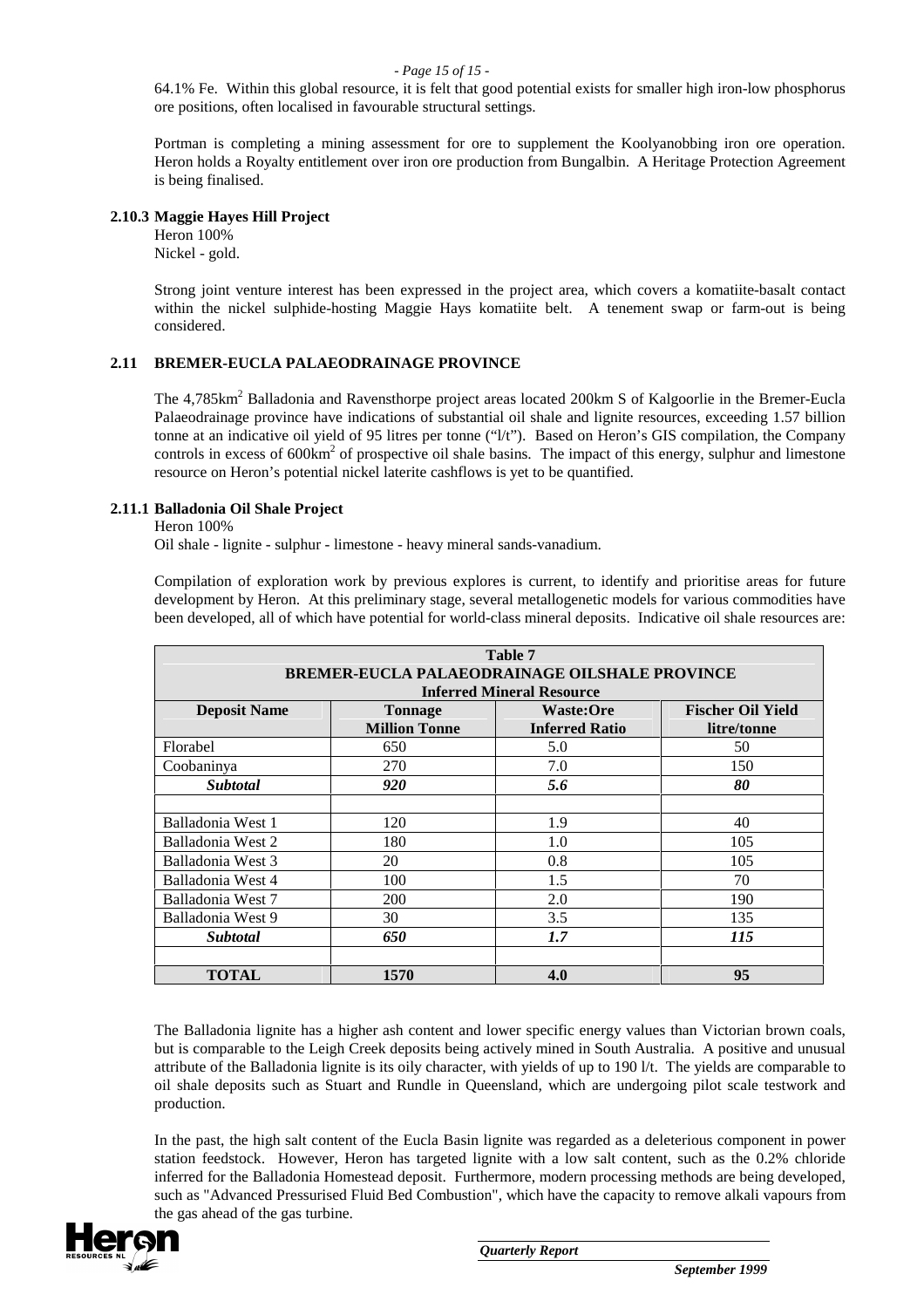Heron has commenced a Scoping Study using Balladonia West 7 as the conceptual model (low strip ratio, high oil yield, proximity to downstream energy users).

# **2.11.2 Dundas Oil Shale Project**

Heron 100%

Oil shale - lignite - sulphur - limestone - heavy mineral sands-vanadium - gold.

Heron's Mining Lease applications have been recommended for grant. Both gold and oil shale targets are present, being localised within a Tertiary graben structure. The provenance area is the Dundas gold mining centre, which is interpreted to be a favourable source of detrital gold. More importantly, the graben is likely to be localised on reactivated Archaean structures, which are potentially gold-bearing, and thus prospective for Tertiary palaeo-channel gold occurrences.

**Table 8** 

| Table o<br><b>COMPARISON OF TYPICAL ANALYSES OF AUSTRALIAN BROWN COALS</b> |                                             |                                                   |                                                     |                                  |                                              |                                         |  |
|----------------------------------------------------------------------------|---------------------------------------------|---------------------------------------------------|-----------------------------------------------------|----------------------------------|----------------------------------------------|-----------------------------------------|--|
| <b>Registered Holder</b>                                                   | Leigh Ck<br><b>SA</b><br><b>Elect Trust</b> | <b>Bowmans</b><br><b>SA</b><br><b>Elect Trust</b> | <b>Loy Yang</b><br><b>Vic</b><br><b>Elect Trust</b> | Coobaninya<br><b>WA</b><br>Heron | <b>Florabel</b><br><b>WA</b><br><b>Heron</b> | <b>Balladonia</b><br><b>WA</b><br>Heron |  |
| Tonnage<br>million tonne                                                   | 500                                         | 1250                                              |                                                     | 270                              | 650                                          |                                         |  |
| Moisture<br>$\%$                                                           | 30.0                                        | 56.0                                              | 62.3                                                | 60.0                             | $12 - 16$<br>air dried                       | 66.0                                    |  |
| Ash<br>$\%$                                                                | 27.0                                        | 11.6                                              | 1.7                                                 | 25.0                             |                                              | 25.0                                    |  |
| Specific Energy MJ/kg<br>as received basis                                 | 13.7                                        | 11.0                                              | 8.0                                                 | n/a                              | n/a                                          | n/a                                     |  |
| Specific Energy MJ/kg<br>dry basis                                         |                                             |                                                   | 26.5                                                | 21.8                             |                                              |                                         |  |
| Sulphur<br>$\%$                                                            | 0.4                                         | 5.2                                               | 0.4                                                 | 5.0                              | High                                         | High                                    |  |
| Sodium<br>$\%$                                                             |                                             | 1.6                                               |                                                     | 2.9                              |                                              | 1.69<br>acid soluble                    |  |
| Chloride<br>$\%$                                                           |                                             | 1.5                                               | 0.1                                                 | 4.5                              |                                              | 0.2                                     |  |
| Oil yield<br>modified Fischer I/t                                          |                                             |                                                   |                                                     | 150                              | 20-78                                        | 68-133                                  |  |
| Contained oil<br>billion litre                                             |                                             |                                                   |                                                     | 40.5                             | $13.0-$<br>50.7                              |                                         |  |
| <b>Fixed Carbon</b>                                                        | $35 - 42$                                   |                                                   | 47                                                  |                                  | 26                                           |                                         |  |
| Volatiles                                                                  |                                             |                                                   |                                                     |                                  | 33.5                                         |                                         |  |

#### **2.11.3 Ravensthorpe Oil Shale Project**

Heron 100%

Oil shale - lignite - sulphur - limestone - heavy mineral sands-vanadium.

The principal target is the Flower Prospect oil sands. Oil shale resources are also held by Heron at Lort River and Native Dog Swamp. No resource estimates are as yet possible.

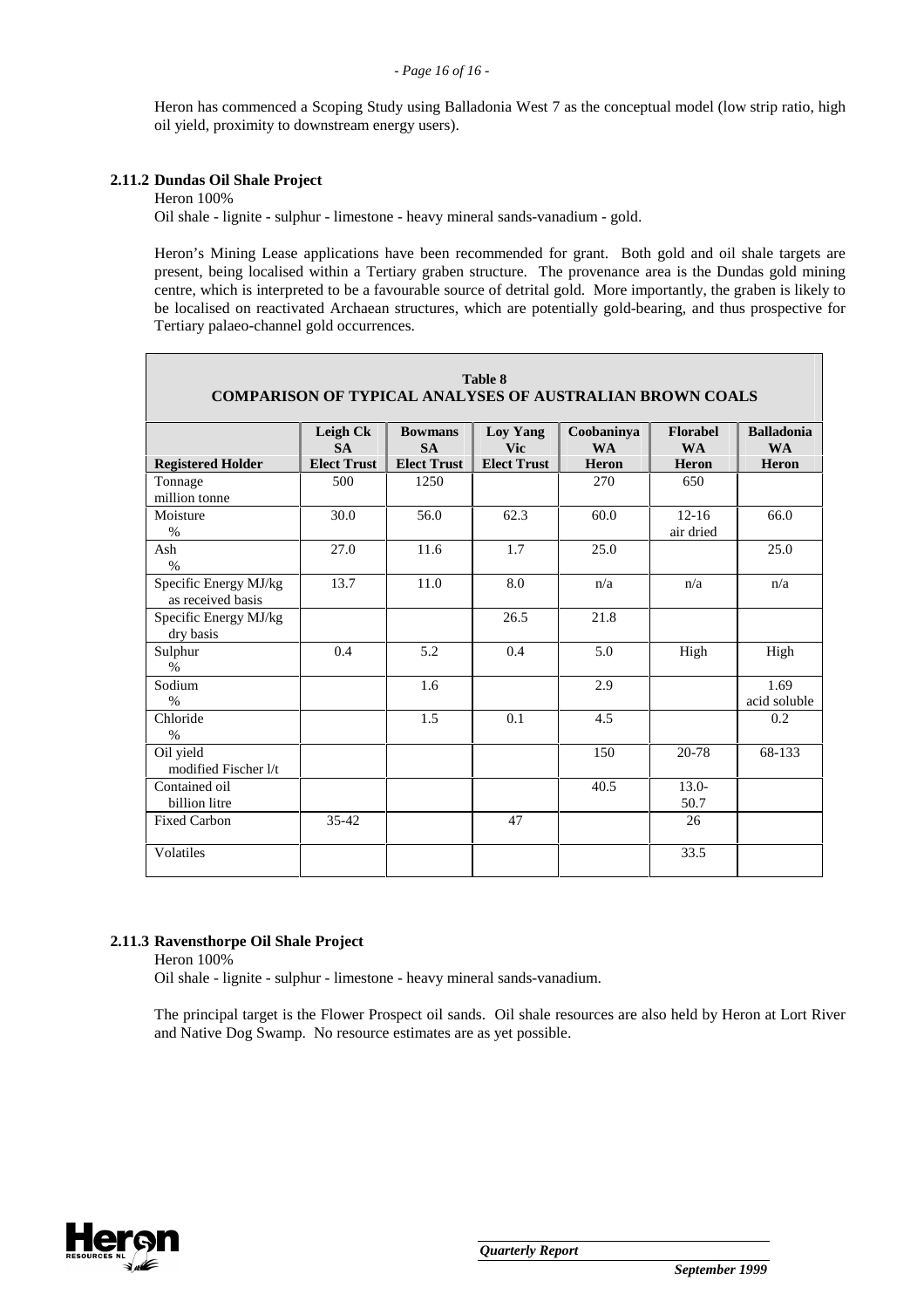#### **2.12 GAWLER CRATON PROVINCE**

#### **2.12.1 G2 Project**

Heron 100% Gold - copper - uranium - diamonds

Tenement reductions were completed. A joint venture partner is being sought to sole fund drill testing of kimberlitic aeromagnetic targets. Digital data bases have been prepared for evaluation by prospective partners.

# I J BUCHHORN

MANAGING DIRECTOR

The information is based on, and accurately reflects, information compiled by Ian James Buchhorn, who is a Member of the Australasian Institute of Mining and Metallurgy.

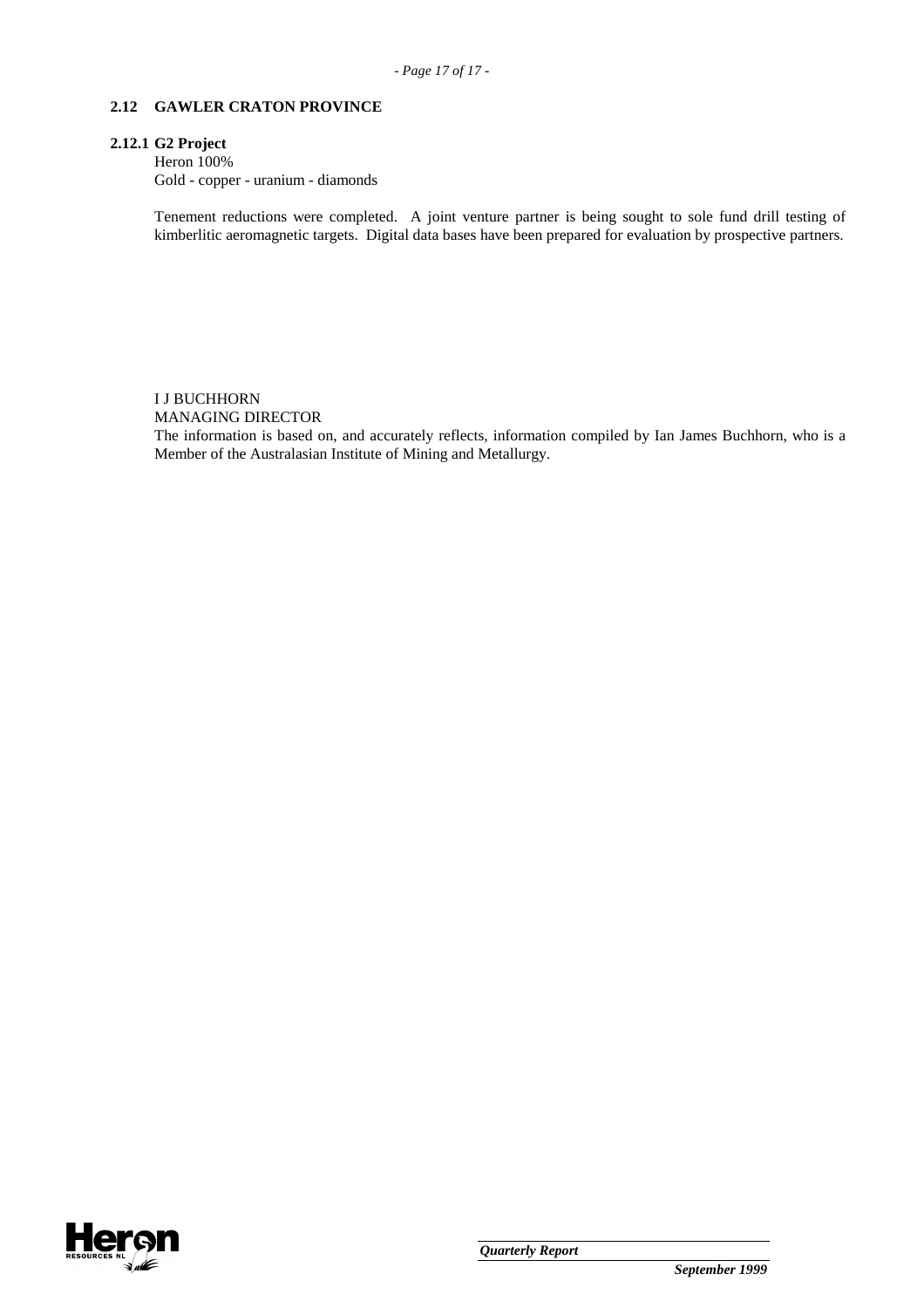#### **Glossary of Terms**

"Aircore drilling" means a rotary drilling technique which uses compressed air to cut a core sample and return core fragments to surface inside the drill rods. The drill sample quality is generally good.

"Au" means gold.

"BCM" means Bank Cubic Metre, which is a unit of volumetric measurement of the undisturbed material in a mine.

"Co" means cobalt

"Cu" means copper.

"g/t" means grams per tonne.

"Granitoid" means a type of coarse-grained igneous rocks that contain abundant quartz and feldspar.

"km" means kilometres.

" $km^{2}$ " means square kilometres.

"Komatiite" means an ultramafic rock with high magnesium content extruded from a volcano. Textural variations include:

- "Orthocumulate" means a rock which exhibits a high proportion of crystallised trapped interstitial ("intercumulus") liquid. The surrounded ("cumulus") olivine crystals are subhedral to euhedral in form.
- "Mesocumulate" means a rock with cumulus crystals exhibiting extensive mutual boundary contact, but retaining some recognisable interstitial material. This rock type is prospective for lateritic nickel.
- "Adcumulate" means a rock with little or no intercumulus material and characterised dominantly by anhedral crystals. This rock type is regarded as prospective for nickel laterite mineralisation.

"m" means metres.

"Mineralisation" means, in economic geology, the introduction of valuable elements into a rock body.

"Ni" means nickel.

"Oil Shale" means a sedimentary rock containing hydrocarbon material termed kerogen.

"Olivine" means a magnesium-iron silicate mineral, often occurring in rocks prospective for nickel.

"Prospect" means a target upon which exploration programs are planned or have commenced.

"Project" means a grouping of prospects within a geographic location, often with a common geological setting.

"Province" means a grouping of projects within a geological district defined by a major crustal structure.

"ppb" means parts per billion.

"ppm" means parts per million (1g/t equals 1ppm, and 1000ppb equals 1ppm).

- "RAB drilling" means the drilling technique in which a sample is returned to surface outside the rod string by compressed air. The drill sample may be subject to some degree of contamination.
- "RC drilling" means the drilling method employing a rotating or hammering action on a drill bit which returns a sample to the surface inside the rod string by compressed air.
- "ROM" means run of mine ore, referring to the grade and type of ore that is expected to be fed to the processing plant on a day to day basis.
- "Shear Zone" means a zone in which crushed rock has been produced by the action of a shearing stress as on a fault. This setting is often favourable for the occurrence of gold mineralisation.

"Specific Gravity" or "SG" is the mass per unit volume of material, usually in reference to ore and waste.

"Waste: Ore ratio" means BCM of waste + BCM of low grade sub ore divided by BCM of ROM ore.

"Ultramafic" means rocks composed almost entirely of mafic minerals, which are prospective for nickel.

"VMS" means volcanogenic massive sulphide, which relates to base metal sulphide mineralisation.

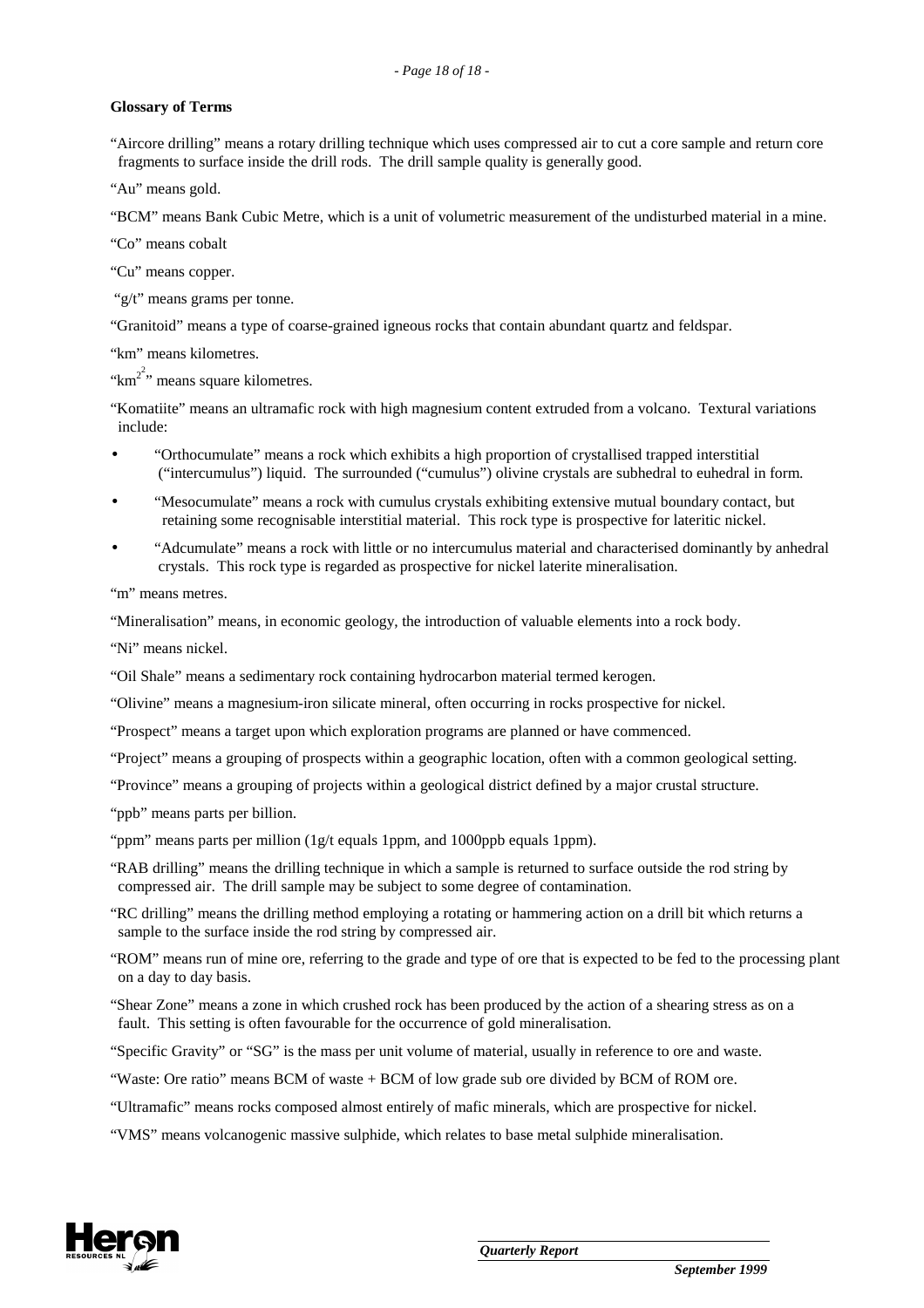#### *- Page 19 of 19 -*

### **Appendix 5B**

### **MINING EXPLORATION ENTITY QUARTERLY REPORT**

Name of entity

# **HERON RESOURCES NL**

### ACN or ARBN Quarter ended ("current quarter")

068 263 098 30 September 1999

#### **Consolidated statement of cash flows**

**Cash flows related to operating activities** Current Qtr \$A'000 Year to Date (3 months) \$A'000 1.1 Receipts from product sales and related debtors 1.2 Payments for: (a) exploration and evaluation (322) (322) (322) (b) development (c) production (d) administration  $(112)$   $(112)$   $(112)$  1.3 Dividends received 1.4 Interest and other items of a similar nature received 14 14 14 1.5 Interest and other costs of finance paid 1.6 Income taxes paid 1.7 Other (provide details if material) **Net Operating Cash Flows** (420) (420) (420) **Cash flows related to investing activities**  1.8 Payment for purchases of: (a) prospects (16) (16) (16) (16) (b) equity investments (c) other fixed assets 1.9 Proceeds from sale of: (a) prospects (b) equity investments (c) other fixed assets 1.10 Loans to other entities 1.11 Loans repaid by other entities 1.12 Other (provide details if material) **Net Investing Cash Flows** (16) (16) (16) (16) 1.13 Total operating and investing cash flows (carried forward) (436) (436) (436)

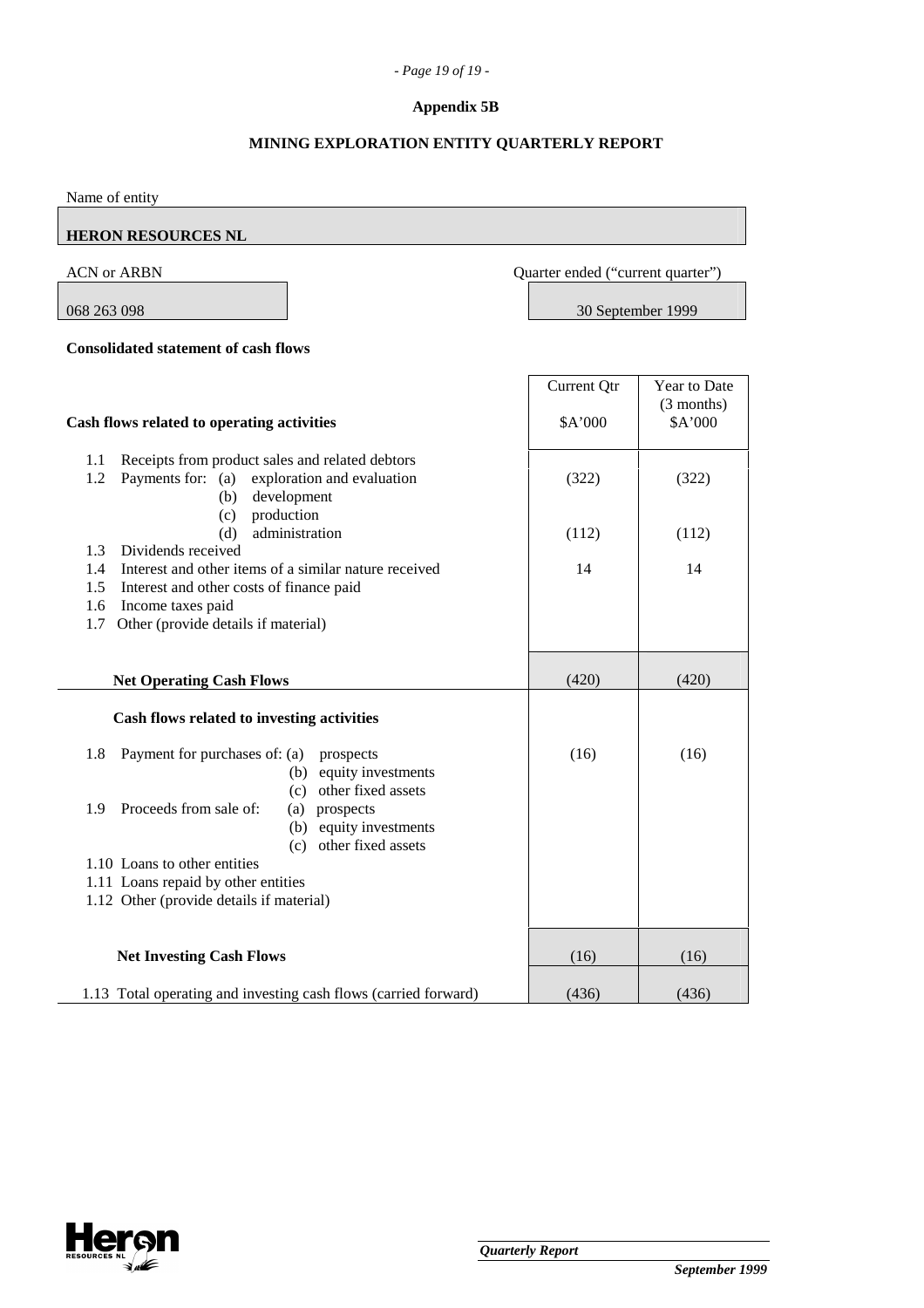| 1.13 Total operating and investing cash flows (brought forward)                                                                                                                                                                                                        | (436) | (436) |
|------------------------------------------------------------------------------------------------------------------------------------------------------------------------------------------------------------------------------------------------------------------------|-------|-------|
| Cash flows related to financing activities                                                                                                                                                                                                                             |       |       |
| 1.14 Proceeds from the issue of shares, options, etc.<br>1.15 Proceeds from the sale of forfeited shares<br>1.16 Proceeds from borrowings<br>1.17 Repayment of borrowings<br>1.18 Dividends paid<br>1.19 Other (provide details if material)<br>- Share Issue Expenses | 3,132 | 3,132 |
| Net financing cash flows                                                                                                                                                                                                                                               | 3,132 | 3,132 |
| Net increase (decrease) in cash held                                                                                                                                                                                                                                   | 2,696 | 2,696 |
| 1.20 Cash at beginning of quarter/year to date<br>1.21 Exchange rate adjustments 19                                                                                                                                                                                    | 1,286 | 1,286 |
| 1.22 Cash at end of quarter                                                                                                                                                                                                                                            | 3,982 | 3,982 |

# **Payments to directors of the entity and associates of the directors Payments to related entities of the entity and associates of the related entities**

|                                                                       | Current Qtr<br>\$A'000 |
|-----------------------------------------------------------------------|------------------------|
| 1.23 Aggregate amount of payments to the parties included in item 1.2 | 61                     |
| 1.24 Aggregate amount of loans to the parties included in item 1.10   |                        |
|                                                                       |                        |

1.25 Explanation necessary for an understanding of the transactions Directors fees, salaries and superannuation (45). Provision of secretarial services by director related entities (1). Provision of office accommodation and yardage by director related entities (15).

#### **Non-cash financing and investing activities**

 2.1 Details of financing and investing transactions which have had a material effect on consolidated assets and liabilities but did not involve cash flows

 2.2 Details of outlays made by other entities to establish or increase their share in projects in which the reporting entity has an interest

See attached schedule

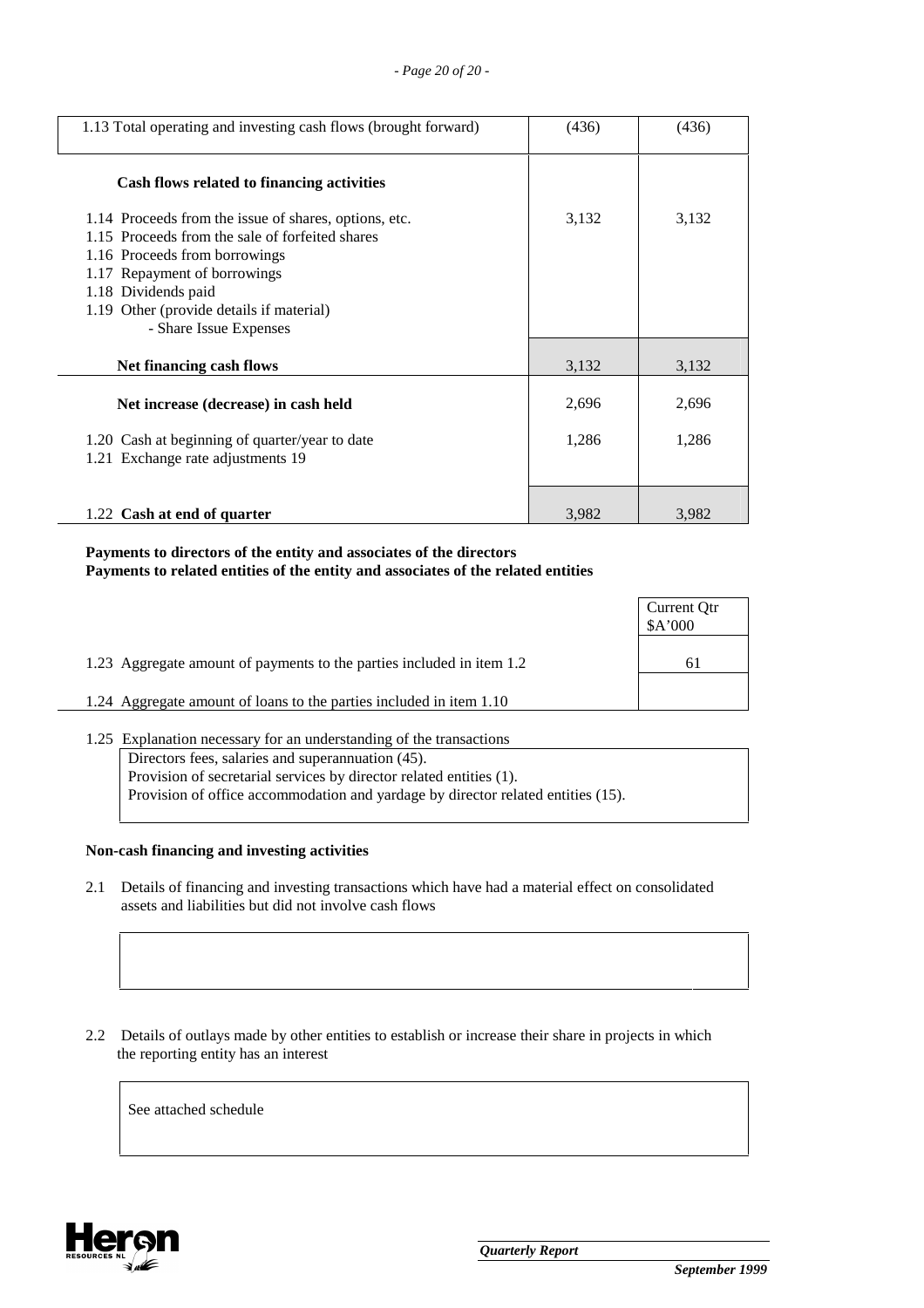# **Financing facilities available**

*Add notes as necessary for an understanding of the position*

|                                 | Amount available<br>\$A'000 | Amount used<br>\$A'000 |
|---------------------------------|-----------------------------|------------------------|
| Loan facilities<br>3.1          |                             |                        |
| 3.2 Credit standby arrangements |                             |                        |
|                                 |                             |                        |

# **Estimated cash outflows for next quarter**

|                                | \$A'000 |
|--------------------------------|---------|
| 4.1 Exploration and evaluation | 700     |
| 4.2 Development                |         |
| <b>Total</b>                   | 700     |

#### **Reconciliation of cash**

| Reconciliation of cash at the end of the quarter (as<br>shown in the consolidated statement of cash flows) to<br>related items in the accounts as follows. | <b>Current Quarter</b><br>\$A'000 | <b>Previous Quarter</b><br>\$A'000 |
|------------------------------------------------------------------------------------------------------------------------------------------------------------|-----------------------------------|------------------------------------|
| 5.1 Cash on hand and at bank                                                                                                                               | 174                               | 209                                |
| 5.2 Deposits at call                                                                                                                                       | 3,808                             | 1,077                              |
| 5.3 Bank Overdraft                                                                                                                                         |                                   |                                    |
| 5.4 Other (provide details)<br><b>Bank Bills</b>                                                                                                           |                                   |                                    |
| <b>Total: cash at end of quarter (Item 1.22)</b>                                                                                                           | 3,982                             | 1,286                              |

# **Changes in interests in mining tenements**

|                                                                            | Tenement<br>reference | Nature of interest<br>(note (2)) | Interest at<br>beginning of<br>quarter | Interest at<br>End of<br><b>Ouarter</b> |
|----------------------------------------------------------------------------|-----------------------|----------------------------------|----------------------------------------|-----------------------------------------|
| 6.1 Interests in<br>mining tenements<br>relinquished, reduced<br>or lapsed |                       | See attached schedule            |                                        |                                         |
| 6.2 Interests in<br>mining tenements<br>acquired or increased              |                       | See attached schedule            |                                        |                                         |

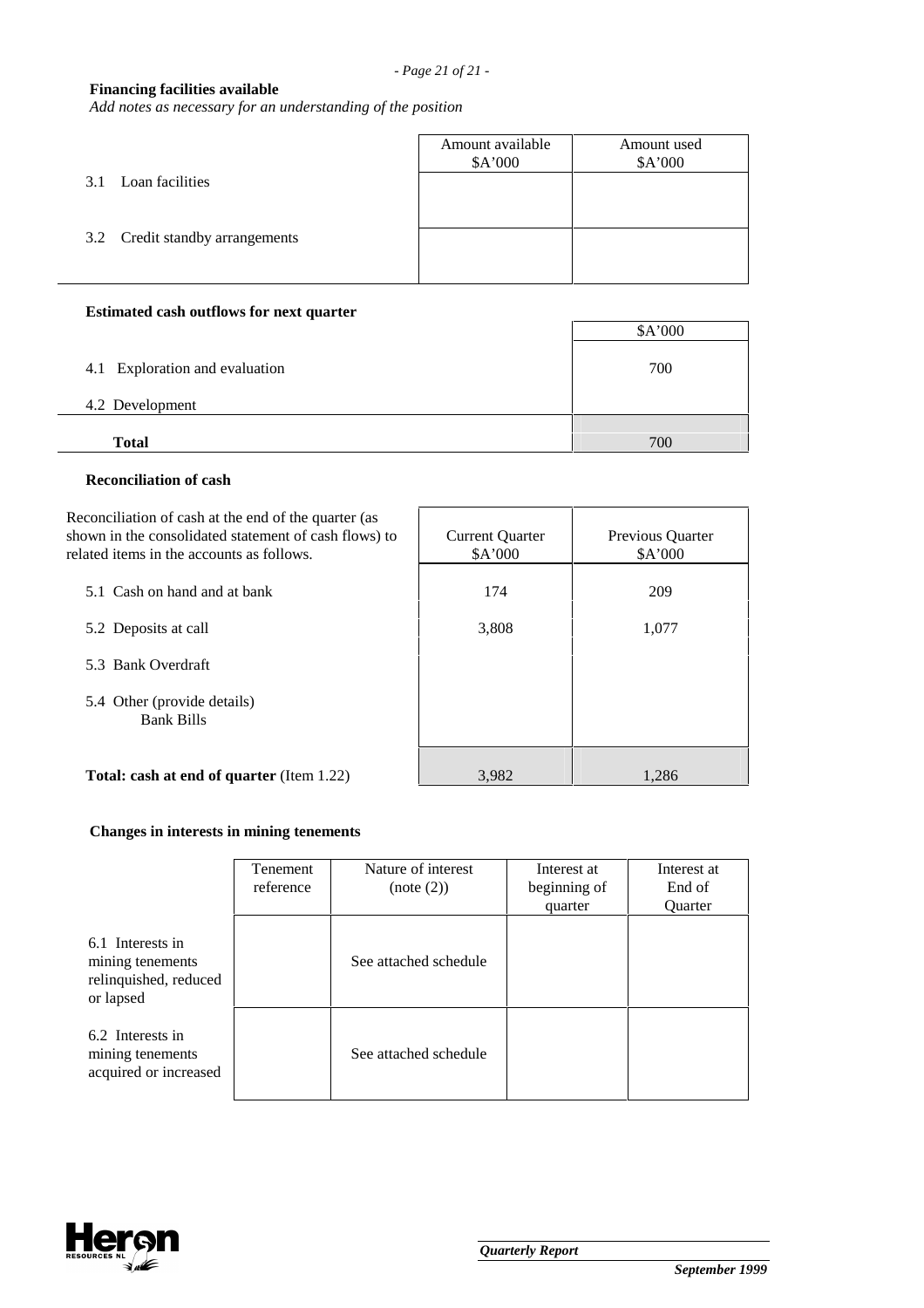### *- Page 22 of 22 -*

### **Issued and quoted securities at end of current quarter**

 *Description includes rate of interest and any redemption or conversion rights together with prices and dates.*

.............................................................................................................................................................

|                                                     | Number Issued                               | Number quoted                   | Par value<br>(cents)                            | Paid-up value<br>(cents)                                                            |
|-----------------------------------------------------|---------------------------------------------|---------------------------------|-------------------------------------------------|-------------------------------------------------------------------------------------|
| 7.1 Preference securities<br>(description)          |                                             |                                 |                                                 |                                                                                     |
| 7.2 Issued during quarter                           |                                             |                                 |                                                 |                                                                                     |
| 7.3 Ordinary securities                             | 69,600,000                                  | 69,600,000                      |                                                 |                                                                                     |
| 7.4 Issued during quarter                           | 10,440,000                                  | 10,440,000                      |                                                 |                                                                                     |
| 7.5 Convertible debt<br>securities<br>(description) |                                             |                                 |                                                 |                                                                                     |
| 7.6 Issued during quarter                           |                                             |                                 |                                                 |                                                                                     |
| 7.7 Options<br>(description)                        | 10,000,000<br>125,000<br>150,000<br>500,000 | Nil<br>Nil<br>Nil<br>Nil<br>Nil | Exercise<br>Price<br>25<br>25<br>25<br>25<br>25 | Expiry<br>Date<br>30/06/2000<br>28/8/2001<br>01/09/2001<br>15/12/2001<br>05/03/2002 |
| 7.8 Issued during quarter                           | 65,000                                      |                                 |                                                 |                                                                                     |
| 7.9 Exercised during quarter                        |                                             |                                 |                                                 |                                                                                     |
| 7.10 Expired during quarter                         |                                             |                                 |                                                 |                                                                                     |
| 7.11 Debentures<br>(totals only)                    |                                             |                                 |                                                 |                                                                                     |
| 7.12 Unsecured notes<br>(totals only)               |                                             |                                 |                                                 |                                                                                     |

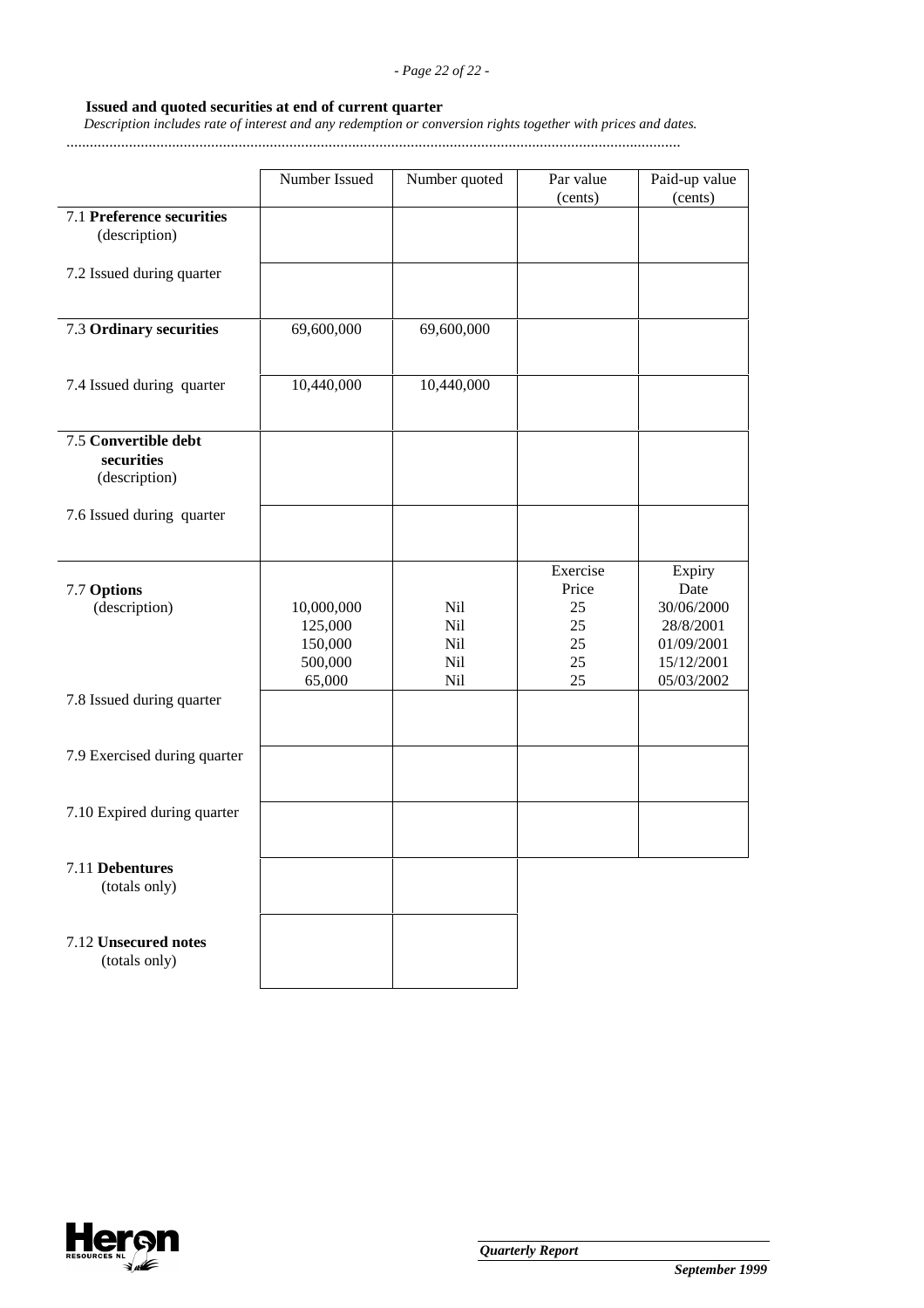| <b>Compliance 2.2</b> | Details of outlays made by other entities to establish or increase     |
|-----------------------|------------------------------------------------------------------------|
|                       | their share in projects in which the reporting entity has an interest. |

- **1.** Golden State Resources NL has the right to earn a 60% equity interest in the Menzies East Joint Venture Project tenements through sole funding the initial \$250,000 of exploration.
- **2.** Metex Resources NL has the right to earn a 70% equity interest in the Laverton Joint Venture Project tenements through sole funding the initial \$500,000 of exploration.
- **3.** Metex Resources NL has the right to earn a 70% equity interest in the Mount Morgans Joint Venture Project tenements through sole funding the initial \$200,000 of exploration.
- **4.** Connemara Gold Mines Pty Limited has the right to earn a 70% equity interest in the Snake Hill Joint Venture Project tenements through sole funding the initial \$300,000 of exploration.
- **5.** Kundana Gold Pty Limited has the right to earn a 50% equity interest in the Mungari Northwest Joint Venture Project tenements through sole funding the initial \$3,000,000 of exploration.
- **6.** Delta Gold NL has the right to earn a 75% equity interest in the Blister Dam Joint Venture Project tenements through sole funding the initial \$1,000,000 of exploration
- **7.** Mount Kersey Mining NL has the right to earn an 80% equity interest in the Southern Laverton Tectonic Zone Joint Venture Project tenements through sole funding the initial \$1,200,000 of exploration expenditure. Mount Kersey will continue to sole fund exploration until a Decision to Mine is made.
- **8.** Croesus Mining NL has the right to earn an 80% equity interest in the Edjudina and Laverton Joint Venture Project tenements through sole funding the initial \$750,000 of exploration expenditure. Croesus will continue to sole fund exploration until a Decision to Mine is made.
- **9.** Portman Mining Ltd has entered into an option to purchase the Bungalbin and Mount Jackson Project tenements for \$25,000 and at least \$250,000 of exploration expenditure. Heron will retain a FOB royalty on any Iron Ore sold from the tenements, and Heron will retain all other mineral rights.

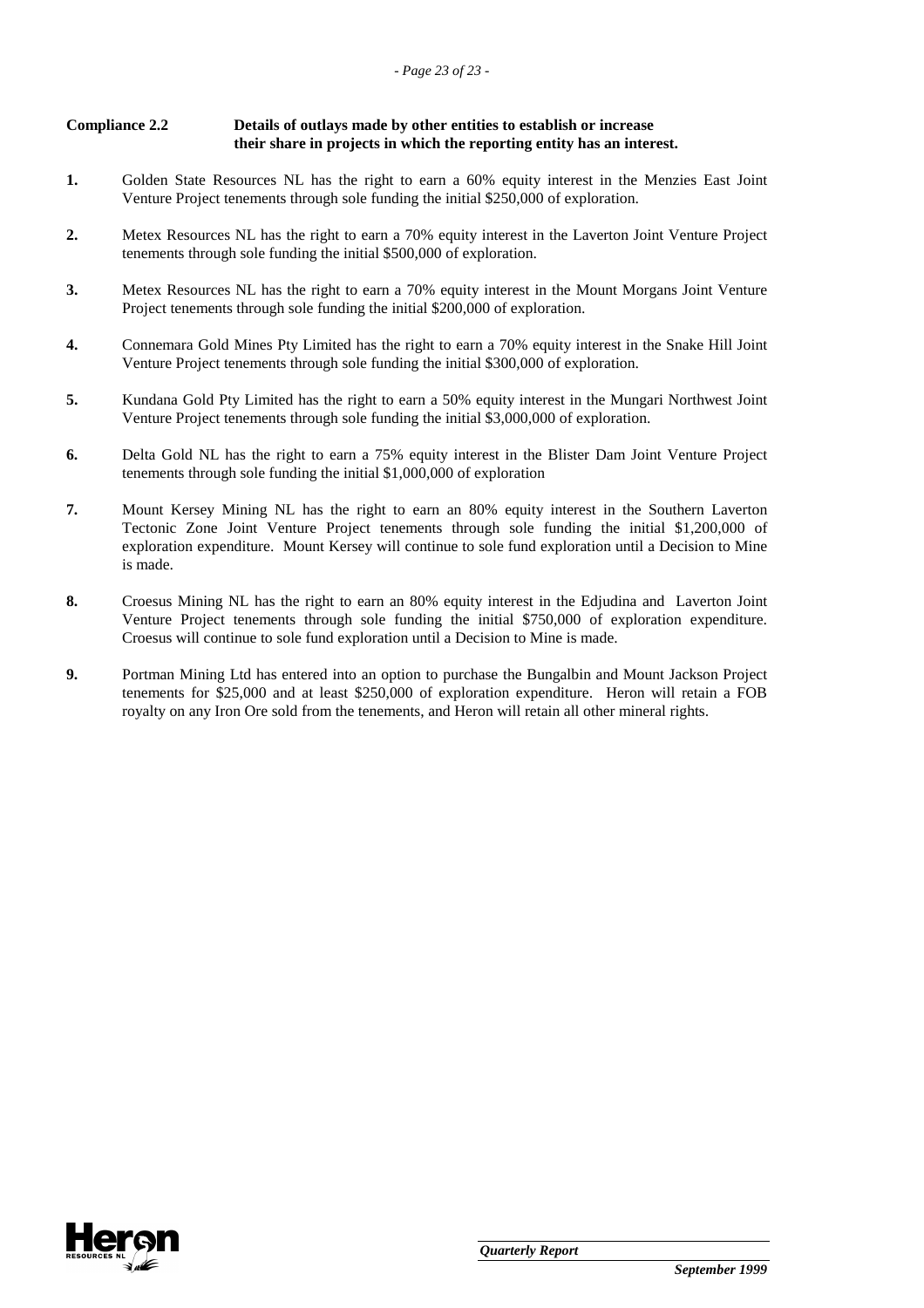# *- Page 24 of 24 -*

# **6.1 Interests in Mining Tenements relinquished, reduced or lapsed**

| <b>Tenement</b><br>Reference | <b>Nature of Interest</b> | <b>Interest</b><br><b>Beginning Quarter</b> | <b>Interest</b><br><b>End of Quarter</b> |
|------------------------------|---------------------------|---------------------------------------------|------------------------------------------|
| E27/164                      | Registered Holder         | 100                                         | 0                                        |
| E28/576                      | Registered Holder         | 100                                         | $\boldsymbol{0}$                         |
| E28/591                      | Registered Holder         | 100                                         | $\boldsymbol{0}$                         |
| E28/602                      | Registered Holder         | 100                                         | $\overline{0}$                           |
| E28/612                      | Registered Holder         | 100                                         | $\boldsymbol{0}$                         |
| E28/613                      | Registered Holder         | 100                                         | $\boldsymbol{0}$                         |
| E28/1032                     | Registered Applicant      | 100                                         | $\overline{0}$                           |
| E29/456                      | Registered Applicant      | 100                                         | $\boldsymbol{0}$                         |
| E36/307                      | Registered Holder         | 100                                         | $\boldsymbol{0}$                         |
| P16/1729                     | Registered Holder         | 100                                         | $\boldsymbol{0}$                         |
| P27/1242                     | Registered Holder         | 100                                         | $\boldsymbol{0}$                         |
| P27/1265                     | Registered Holder         | 100                                         | $\boldsymbol{0}$                         |
| P27/1354                     | Registered Holder         | 100                                         | $\boldsymbol{0}$                         |
| P27/1358                     | Registered Holder         | 100                                         | $\boldsymbol{0}$                         |
| P27/1359                     | Registered Holder         | 100                                         | $\boldsymbol{0}$                         |
| P27/1407                     | Registered Holder         | 100                                         | $\boldsymbol{0}$                         |
| P27/1408                     | Registered Holder         | 100                                         | $\boldsymbol{0}$                         |
| P27/1409                     | Registered Holder         | 100                                         | $\boldsymbol{0}$                         |
| P27/1412                     | Registered Holder         | 100                                         | $\boldsymbol{0}$                         |
| P27/1414                     | Registered Holder         | 100                                         | $\boldsymbol{0}$                         |
| P27/1446                     | Registered Holder         | 100                                         | $\boldsymbol{0}$                         |
| P27/1447                     | Registered Holder         | 100                                         | $\boldsymbol{0}$                         |
| P27/1470                     | Registered Holder         | 100                                         | $\overline{0}$                           |
| P27/1485                     | Registered Holder         | 100                                         | $\boldsymbol{0}$                         |
| P37/5097                     | Registered Holder         | 100                                         | $\boldsymbol{0}$                         |
| P37/5122                     | Registered Holder         | 100                                         | $\boldsymbol{0}$                         |
| P37/5513                     | Registered Holder         | 100                                         | $\boldsymbol{0}$                         |
| P37/5514                     | Registered Holder         | 100                                         | $\boldsymbol{0}$                         |
| P37/5515                     | Registered Holder         | 100                                         | $\boldsymbol{0}$                         |
| P37/5516                     | Registered Holder         | 100                                         | $\boldsymbol{0}$                         |
| P37/5517                     | Registered Holder         | 100                                         | $\boldsymbol{0}$                         |
| P37/5518                     | Registered Holder         | 100                                         | $\boldsymbol{0}$                         |
| P37/5519                     | Registered Holder         | 100                                         | $\boldsymbol{0}$                         |
| P37/5520                     | Registered Holder         | 100                                         | $\boldsymbol{0}$                         |
| P37/5521                     | Registered Holder         | 100                                         | $\boldsymbol{0}$                         |
| P37/5522                     | Registered Holder         | 100                                         | $\boldsymbol{0}$                         |
| P37/5523                     | Registered Holder         | 100                                         | $\boldsymbol{0}$                         |
| P37/5524                     | Registered Holder         | 100                                         | $\boldsymbol{0}$                         |
| P37/5525                     | Registered Holder         | 100                                         | $\boldsymbol{0}$                         |
| P37/5526                     | Registered Holder         | 100                                         | $\boldsymbol{0}$                         |
| P37/5527                     | Registered Holder         | 100                                         | $\boldsymbol{0}$                         |
| P37/5528                     | Registered Holder         | 100                                         | $\boldsymbol{0}$                         |
| P37/5529                     | Registered Holder         | 100                                         | $\boldsymbol{0}$                         |

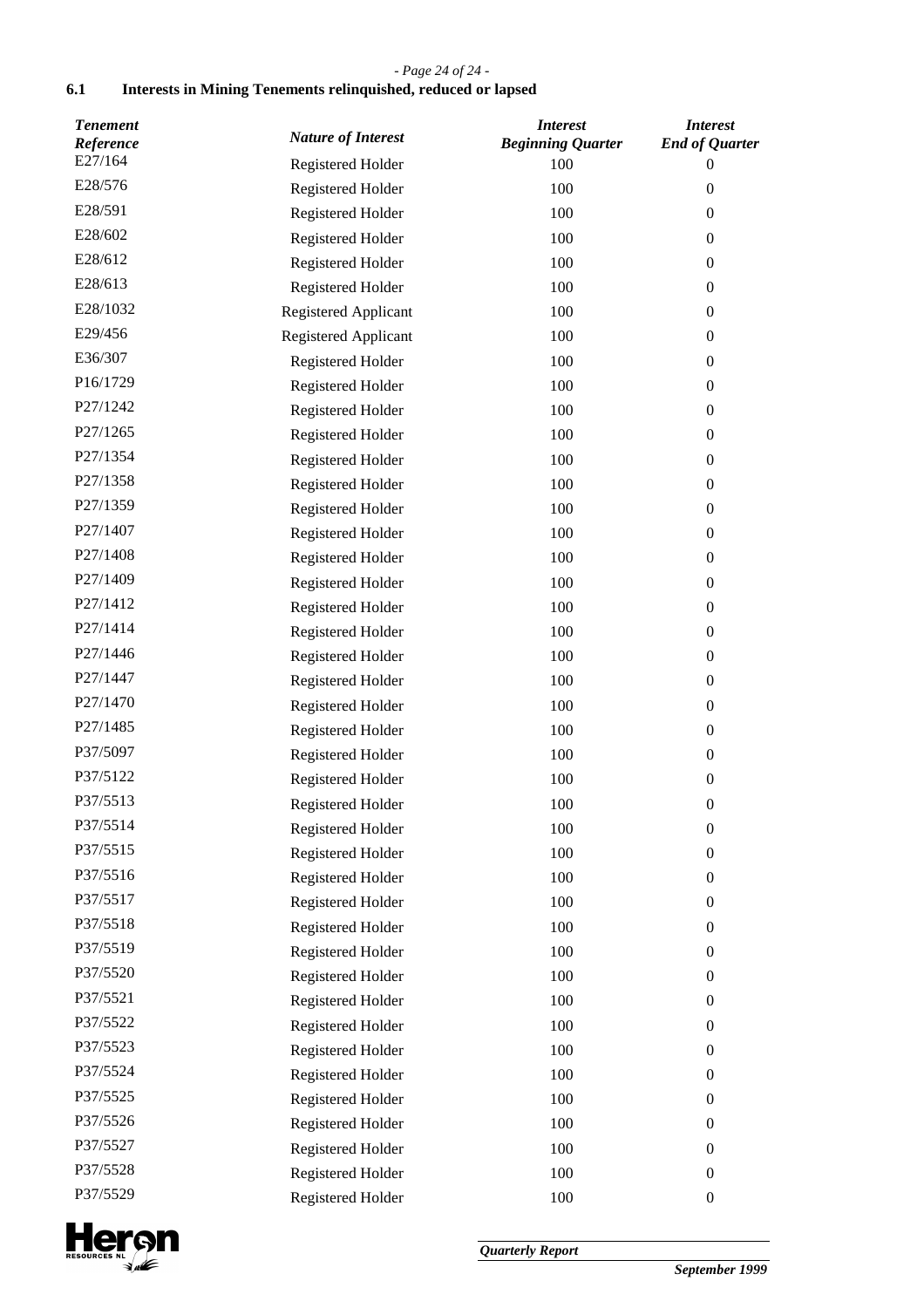# **6.2 Interests in Mining Tenements acquired or increased**

| <b>Tenement</b><br>Reference | <b>Nature of Interest</b>   | <b>Interest</b><br><b>Beginning Quarter</b> | <b>Interest</b><br><b>End of Quarter</b> |
|------------------------------|-----------------------------|---------------------------------------------|------------------------------------------|
| E15/655                      | Registered Applicant        | $\mathbf{0}$                                | 100                                      |
| E15/656                      | Registered Applicant        | $\mathbf{0}$                                | 100                                      |
| E29/464                      | Registered Applicant        | $\Omega$                                    | 100                                      |
| E29/465                      | Registered Applicant        | $\boldsymbol{0}$                            | 100                                      |
| E39/345                      | Sale Agreement              | $\mathbf{0}$                                | 100                                      |
| E63/707                      | Registered Applicant        | $\mathbf{0}$                                | 100                                      |
| E63/708                      | Registered Applicant        | $\boldsymbol{0}$                            | 100                                      |
| E63/709                      | Registered Applicant        | $\mathbf{0}$                                | 100                                      |
| E63/711                      | <b>Registered Applicant</b> | $\mathbf{0}$                                | 100                                      |
| E63/713                      | <b>Registered Applicant</b> | $\mathbf{0}$                                | 100                                      |
| E63/717                      | Registered Applicant        | $\boldsymbol{0}$                            | 100                                      |
| E63/720                      | Registered Applicant        | $\boldsymbol{0}$                            | 100                                      |
| E74/278                      | Registered Applicant        | $\boldsymbol{0}$                            | 100                                      |
| E74/279                      | Registered Applicant        | $\boldsymbol{0}$                            | 100                                      |
| E74/280                      | Registered Applicant        | $\boldsymbol{0}$                            | 100                                      |
| E74/281                      | Registered Applicant        | $\boldsymbol{0}$                            | 100                                      |
| E74/282                      | Registered Applicant        | $\mathbf{0}$                                | 100                                      |
| E74/283                      | Registered Applicant        | $\boldsymbol{0}$                            | 100                                      |
| M24/798                      | Registered Applicant        | $\mathbf{0}$                                | 100                                      |
| M24/799                      | Registered Applicant        | $\mathbf{0}$                                | 100                                      |
| M24/800                      | Registered Applicant        | $\boldsymbol{0}$                            | 100                                      |
| M27/382                      | Registered Applicant        | $\boldsymbol{0}$                            | 100                                      |
| M27/383                      | Registered Applicant        | $\mathbf{0}$                                | 100                                      |
| M29/272                      | Registered Applicant        | $\boldsymbol{0}$                            | 100                                      |
| M31/281                      | Registered Applicant        | $\boldsymbol{0}$                            | 100                                      |